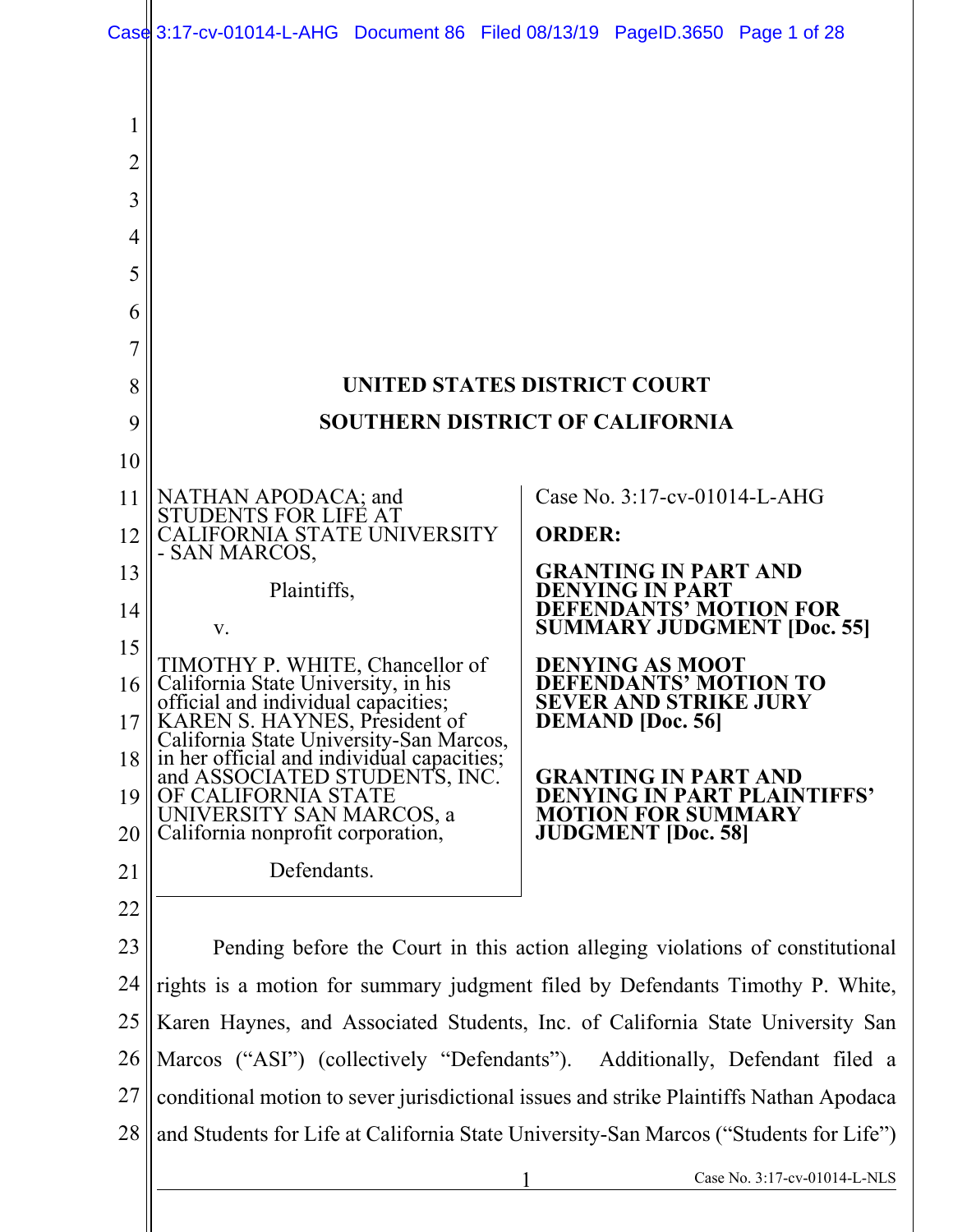1 2 3 4 5 6 7 8 ("CSUSM") (collectively "Plaintiffs") jury demand as it relates to those issues if they survive summary judgment. Plaintiffs filed a cross motion for summary judgment in combination with its opposition to Defendants' summary judgment motion. All motions have been fully briefed. For the reasons which follow, the Defendants' motion for summary judgment [doc. 55] is GRANTED IN PART and DENIED IN PART, Defendants' motion to sever and strike jury demand [doc. 56] is DENIED AS MOOT, and Plaintiffs' motion for summary judgment [doc. 58] is GRANTED IN PART and DENIED IN PART.

#### 9 **I. BACKGROUND**

10 11 CSUSM is a public university organized and existing under the laws of the State of California, which receives funding from the State of California.

12 13 14 15 16 17 18 19 20 Plaintiff Nathan Apodaca<sup>1</sup> was a student at CSUSM and president of Students for Life at CSUSM ("Students for Life") from Fall 2016 until Fall 2017. Students for Life was a recognized student organization ("RSO") at CSUSM during the 2015-16, 2016-17, and 2017-18 academic years. Students for Life has three goals: "1. Make a compelling case for the pro-life view on the issue of abortion 2. Connect, equip, and train pro-life students to make that case. 3. To be a resource on campus for students in the midst of a crisis pregnancy, and to help those in need of healing after an abortion." Doc. 58-4 at 386-87. To achieve its goals, Students for Life assembles public outreach events, like on campus debates about abortion and host speakers.

21 22 23 24 Defendant Timothy P. White is the Chancellor of CSUSM and has been since December 2012. Defendant Karen S. Haynes is the President of CSUSM and has been since 2004. Defendant ASI is a nonprofit public benefit corporation. CSUSM recognizes ASI as an official auxiliary organization with its primary activity being

25

 $\overline{a}$ 

 $\overline{a}$ 

<sup>26</sup> 27 28 2 Case No. 3:17-cv-01014-L-NLS <sup>1</sup> Mr. Apodaca did not enroll in classes at CSUSM for the Spring or Fall 2018 semesters because he was notified that his Army National Guard unit would be deployed in Spring 2018. Mr. Apodaca has since been deployed overseas on active duty with the U.S. Army.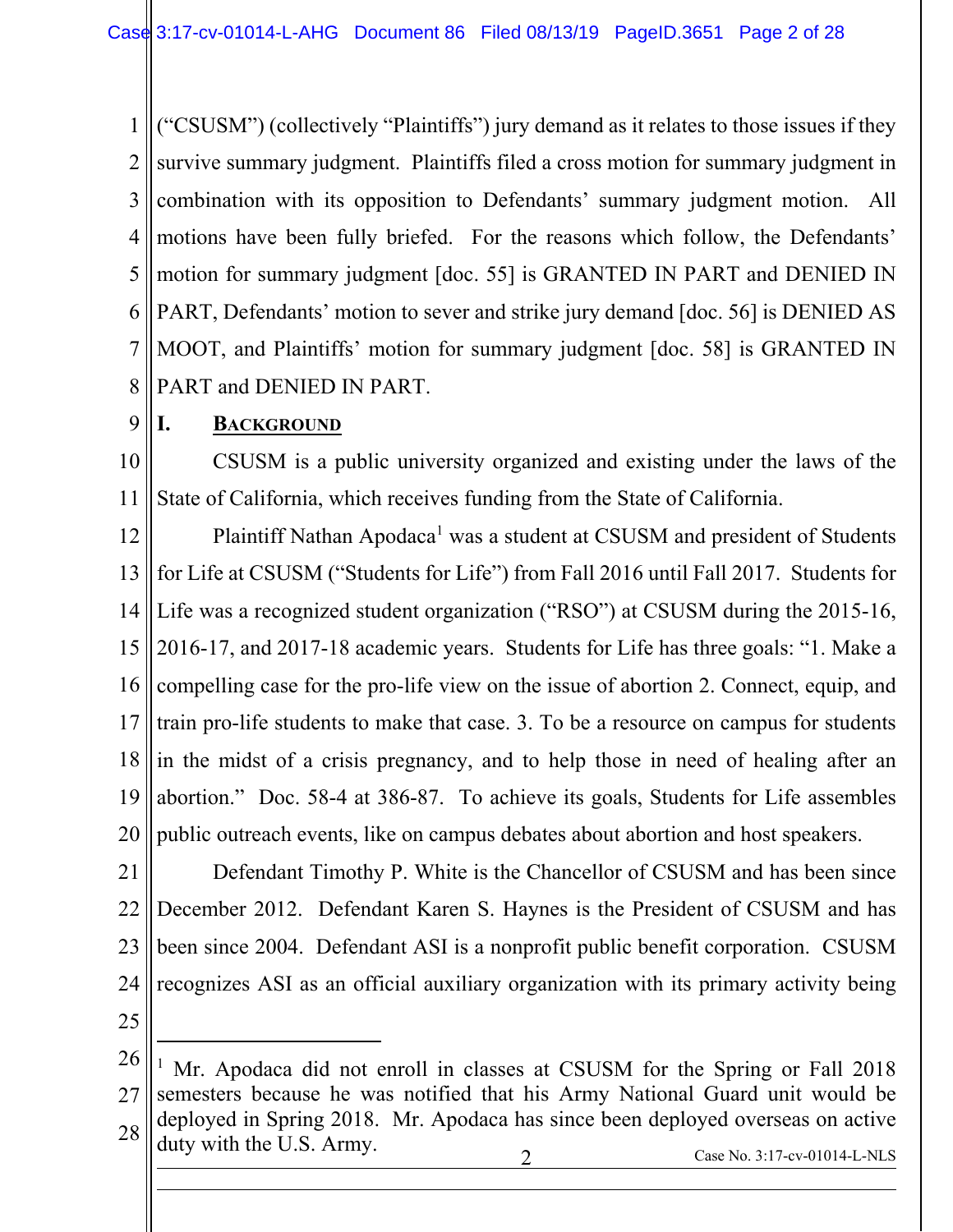1 2 3 4 5 6 7 8 9 student body organization programs. Advocacy, one of ASI's core values, demands that ASI represent the student voice in the governance of the campus, community, and state of California. ASI is exclusively funded by the ASI Student Fee (the "ASI fee"). The ASI fee and any interest earned on ASI accounts are ASI's only sources of income, and the fee is held in trust for ASI's use only. The ASI fee is a mandatory fee that every undergraduate attending classes on campus pays as a condition of enrollment.<sup>2</sup> By enrolling at CSUSM and paying the ASI fee, students become members of ASI. Plaintiff Apodaca, like each Students for Life student member, paid the ASI fee each semester he attended CSUSM.

10 11 12 13 14 15 16 17 18 19 20 Student body organization funds generated through mandatory fees, like the ASI fee, may be expended, *inter alia*, for programs of cultural and educational enrichment and community service. ASI created two ASI-fee-funded community centers, the Gender Equity Center ("GEC") and the LGBTQA Pride Center ("Pride center") (collectively "the Centers"). The purpose of the GEC is to provide a space dedicated to gender equity in which students of all genders and diverse identities feel safe, valued, and respected. The purpose of the Pride Center is to create, sustain, and affirm an open, safe, and inclusive environment for lesbian, gay, bisexual, transgender, queer questioning, intersex, and ally individuals and communities at CSUSM. The Centers create their own programs and contribute funding to events put on by other organizations.

21 22 23 24 25 Student body organization funds generated through mandatory fees, like the ASI fee, also may be expended, *inter alia*, for assistance to RSOs. RSOs at CSUSM may seek to access ASI fee funds for event funding from four entities: (1) the ASI Leadership Fund ("ALF"), (2) the Centers, (3) the Campus Activities Board ("CAB"), or (4) the ASI Board of Directors ("BOD") directly. RSOs would receive ALF

26

 $\overline{a}$ 

l

<sup>27</sup> 28 3 Case No. 3:17-cv-01014-L-NLS <sup>2</sup> The ASI fee was \$50 per student per semester for the 2016-17 academic year. After a student-approved referendum, the ASI fee was \$75 per student per semester for the 2017-18 academic year.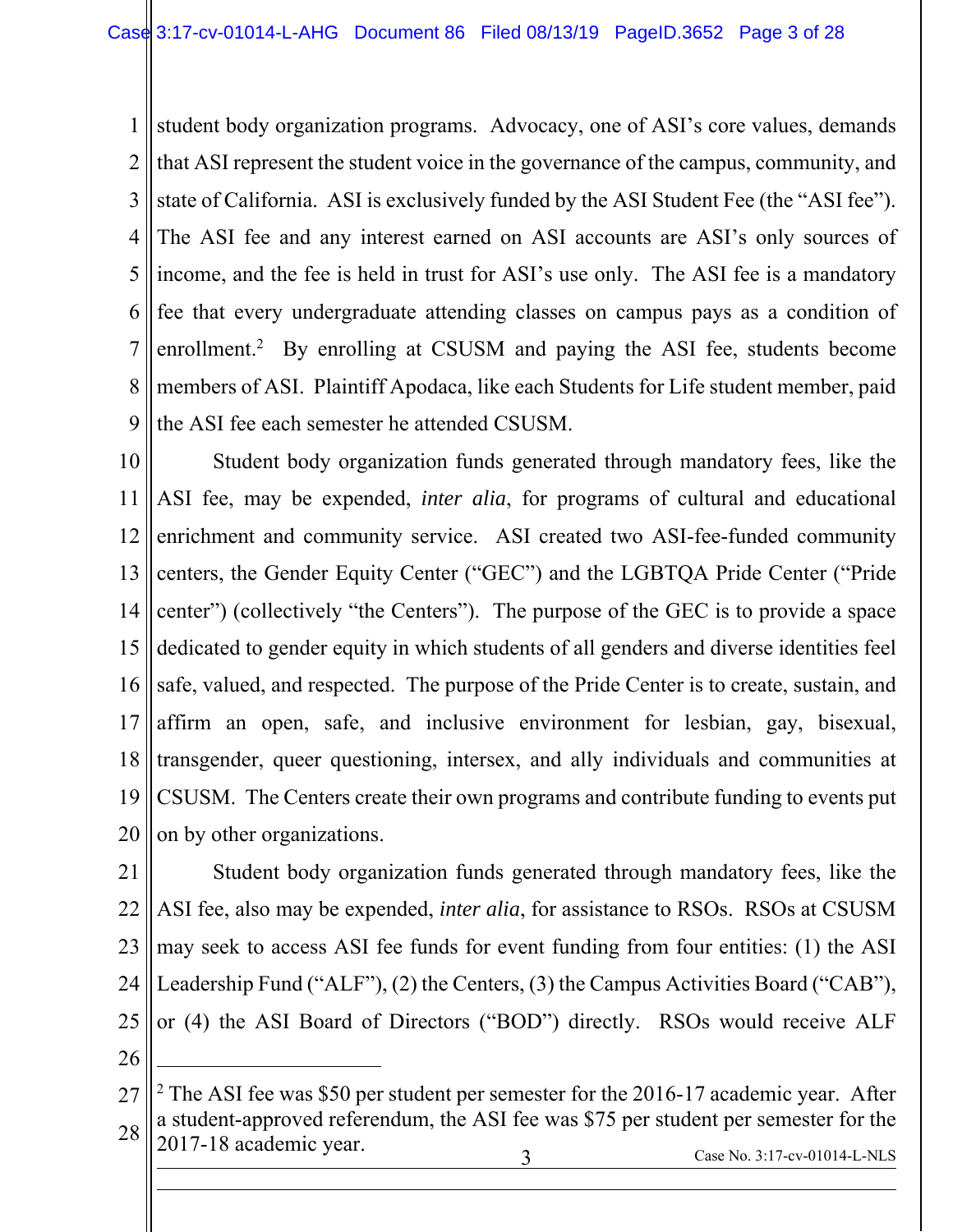1 2 3 4 5 6 7 8 9 funding in the form of a reimbursement for approved allocations, while the other three entities providing funding by cosponsoring events. The ALF funding application includes guidelines and criteria to which RSOs must satisfy to be eligible to receive ALF funding. Its funding eligibility guidelines prohibit ALF funding for honorariums and speaker fees and requires budgets to be itemized. The Centers have neither listed criterion from which to decide whether to fund an RSO event nor a written policy that governs whether either Center can or will cosponsor an RSO's proposed activity. Neither CAB nor BOD have an explicit written policy specifying its process for granting cosponsorship.

10 11 12 13 14 15 16 17 18 19 On November 14, 2016, Plaintiffs emailed ASI seeking, *inter alia*, clarification on how to request funding to cover an honorarium and travel expenses for a speaker Students for Life invited to visit CSUSM and lecture about abortion (the "abortion lecture") the following semester. On November 23, 2016, ASI responded and pointed Plaintiffs to the Arts & Lectures department, who recently had led the efforts to bring Dr. Cornel West to CSUSM to speak, but informed Plaintiffs that the call for funding proposals for that school year had closed. Plaintiffs immediately responded to ASI requesting whether ASI would cosponsor their event. On December 8, 2016, ASI replied, "Due to our budget we are not able to offer any assistance." Doc. 58-10 at 10.

20 21 22 23 24 25 26 27 28 Case No. 3:17-cv-01014-L-NLS  $\overline{a}$ On or about February 2, 2017, Plaintiffs submitted an ALF funding application requesting \$500 for "Event expenses/Logistics/Advertising" related to the abortion lecture despite Apodaca's knowledge that honorariums and speaker fees were not eligible expenses. On February 6, 2017, ASI denied Plaintiffs' application because there was no itemized budget. When Apodaca inquired whether Plaintiffs could resubmit to cover speaker travel expenses, ASI reminded him that ALF funds cannot pay for speaker fees or travel expenses. Plaintiffs did not submit a revised application. When Plaintiffs inquired whether the Centers can provide speaker funding, ASI informed Plaintiffs that the Centers may be able to fund a speaker if the Centers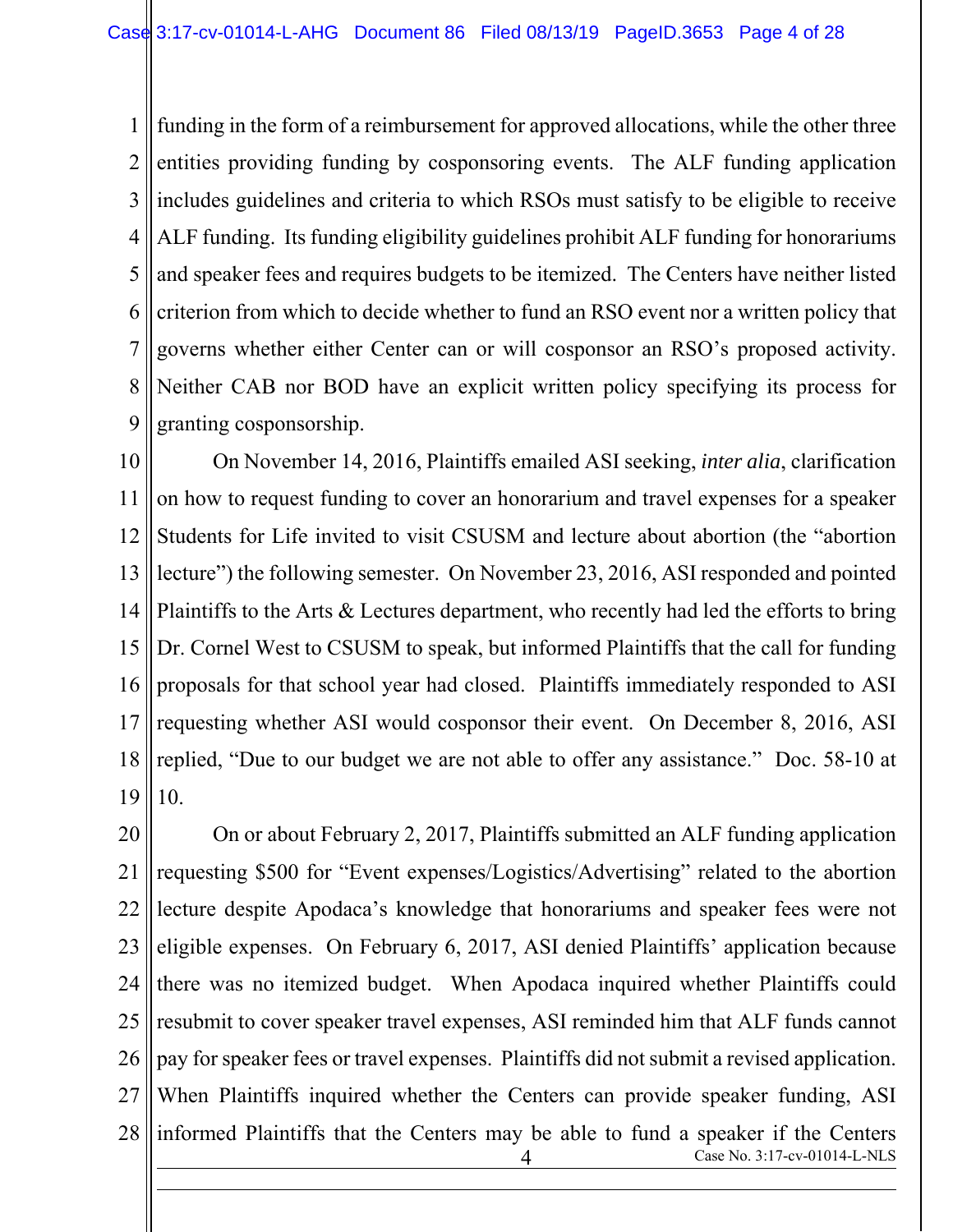1 2 cosponsor the event. Although Apodaca was skeptical of the Centers' desire to cosponsor the abortion lecture event, ASI encouraged Apodaca to inquire about the opportunity as the Centers are a part of ASI.

3

 $\overline{a}$ 

4 5 6 7 8 9 10 11 12 13 14 15 On February 24, 2017, Plaintiffs emailed the assistant director of the Centers to request the Centers cosponsor the abortion lecture as funding was needed to cover the anticipated speaker's travel expenses. The Centers' assistant director forwarded Plaintiffs' request to the director of the Centers to discuss how they should respond to Plaintiffs' cosponsorship request. Subsequently, the Centers assistant director replied to Plaintiffs' email and denied Plaintiffs' cosponsorship request. The Centers claimed no additional funds could be committed after review of its remaining events and informed Plaintiffs that its request did not provide enough notice as GEC had moved to planning its events about 14 months out. The same day, Plaintiffs replied to the email denying their request to ask what the Centers required to apply for cosponsorship. Plaintiffs' reply was sent to the Centers' director and assistant director and neither responded to Plaintiffs' email.

16 17 18 19 20 21 22 23 24 25 26 27 28 On May 17, 2017, Plaintiffs filed their original Complaint. On August 9, 2017, Plaintiffs filed an amended complaint against the above-mentioned Defendants alleging violations of the First Amendment right to freedom of speech based on compelled speech and viewpoint discrimination and violations of the Fourteenth Amendment's right to equal protection of the law. Subsequently, Defendants filed a motion for summary judgment along with a motion to sever certain issues and strike the jury demand. Plaintiffs opposed Defendants motion for summary judgment and filed their own cross motion for summary judgment. Defendants' reply to its summary judgment motion also served as the opposition to Plaintiffs' cross motion. Later, Plaintiffs opposed Defendants' motion to sever and filed their reply to the cross motion for summary judgment. Lastly, Defendants filed its reply to the motion to sever. After review, the Court found the matters suitable for determination on the papers and without oral argument pursuant to Civil Local Rule 7.1.d.1.

5 Case No. 3:17-cv-01014-L-NLS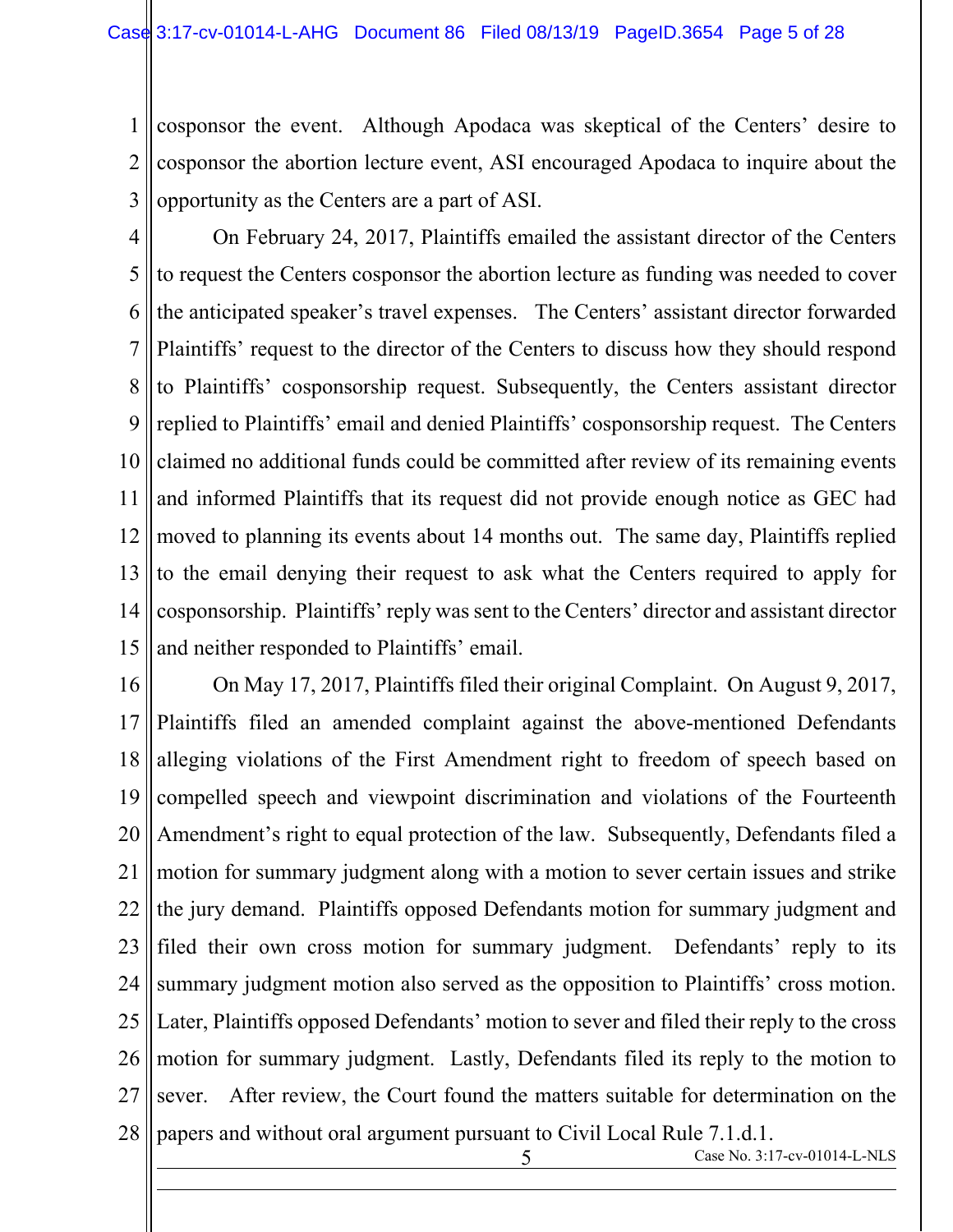#### 1 **II. LEGAL STANDARD**

2 3 4 5 6 7 8 9 Summary judgment is appropriate under Rule 56(c) where the moving party demonstrates the absence of a genuine issue of material fact and entitlement to judgment as a matter of law. *See* Fed. R. Civ. P. 56(c); *Celotex Corp. v. Catrett,* 477 U.S. 317, 322 (1986). A fact is material when, under the governing substantive law, it could affect the outcome of the case. *Anderson v. Liberty Lobby, Inc.*, 477 U.S. 242, 248 (1986). A dispute about a material fact is genuine if "the evidence is such that a reasonable jury could return a verdict for the nonmoving party." *Anderson*, 477 U.S. at 248.

10 11 12 13 14 15 16 17 18 The party seeking summary judgment bears the initial burden of establishing the absence of a genuine issue of material fact. *Celotex*, 477 U.S. at 323. The moving party can satisfy this burden in two ways: (1) by presenting evidence that negates an essential element of the nonmoving party's case; or (2) by demonstrating that the nonmoving party failed to make a showing sufficient to establish an element essential to that party's case on which that party will bear the burden of proof at trial. *Id.* at 322–23. "Disputes over irrelevant or unnecessary facts will not preclude a grant of summary judgment." *T.W. Elec. Serv., Inc. v. Pac. Elec. Contractors Ass'n*, 809 F.2d 626, 630 (9th Cir. 1987).

19 20 21 22 23 24 25 26 27 "[T]he district court may limit its review to the documents submitted for the purpose of summary judgment and those parts of the record specifically referenced therein." *Carmen v. San Francisco Unified Sch. Dist.*, 237 F.3d 1026, 1030 (9th Cir. 2001). Therefore, the court is not obligated "to scour the record in search of a genuine issue of triable fact." *Keenan v. Allan*, 91 F.3d 1275, 1279 (9th Cir. 1996) (*citing Richards v. Combined Ins. Co. of Am.*, 55 F.3d 247, 251 (7th Cir. 1995). If the moving party fails to discharge this initial burden, summary judgment must be denied and the court need not consider the nonmoving party's evidence. *Adickes v. S.H. Kress & Co.*, 398 U.S. 144, 159–60 (1970).

28

 $\overline{a}$ 

 $6 \,$  Case No. 3:17-cv-01014-L-NLS If the moving party meets this initial burden, the nonmoving party cannot defeat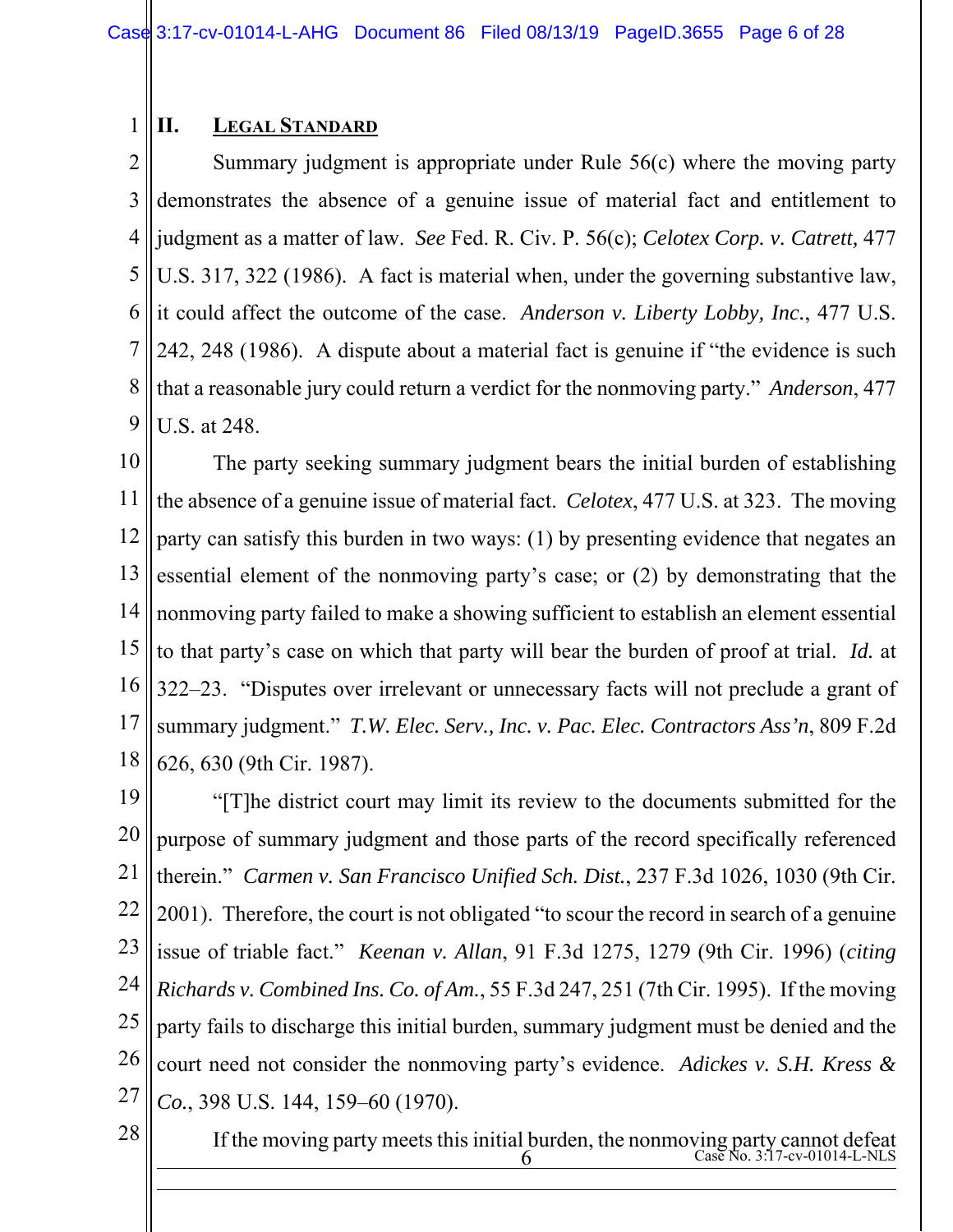1 2 3 4 5 6 summary judgment merely by demonstrating "that there is some metaphysical doubt as to the material facts." *Matsushita Elect. Indus. Co., Ltd. v Zenith Radio Corp.*, 475 U.S. 574, 586 (1986). Rather, the nonmoving party must "go beyond the pleadings" and by "the depositions, answers to interrogatories, and admissions on file," designate "specific facts showing that there is a genuine issue for trial." *Celotex*, 477 U.S. at 324 (quoting Fed. R. Civ P. 56(e)).

7 8 9 10 11 12 When making this determination, the court must view all inferences drawn from the underlying facts in the light most favorable to the nonmoving party. *See Matsushita*, 475 U.S. at 587. "Credibility determinations, the weighing of evidence, and the drawing of legitimate inferences from the facts are jury functions, not those of a judge, [when] he [or she] is ruling on a motion for summary judgment." *Anderson*, 477 U.S. at 255.

### **III. DISCUSSION**

13

14

 $\overline{a}$ 

### **A. Standing**

15 16 17 18 19 20 21 22 23 24 25 The Supreme Court places the constitutional burden of establishing standing on plaintiffs to demonstrate an injury in fact, causation, and likelihood that a favorable decision will redress the injury. *Lujan v. Defenders of Wildlife*, 504 U.S. 555, 560-61 (1992). Proof of an "injury in fact" requires plaintiffs to present "an invasion of a legally protected interest" that is "concrete and particularized" and "actual or imminent," not "conjectural" or "hypothetical." *Id.* at 560. Irrespective of an injury's magnitude, a plaintiff's "injury in fact" is particularized once it affects plaintiff in a "personal and individualized way." *See Council of Ins. Agents & Brokers v. Molasky-Arman*, 522 F.3d 925, 932 (9th Cir. 2008) (holding that "an identifiable trifle" sufficiently establishes standing) (quoting *U.S. v. Students Challenging Regulatory Agency Procedures (SCRAP)*, 412 U.S. 669, 689 (1973); *Id.* at 561.

26 27 28 7 Case No. 3:17-cv-01014-L-NLS In an as-applied First Amendment challenge, the plaintiff must pinpoint some personal harm resulting from application of the challenged statute or regulation. *See e.g.*, *Foti v. City of Menlo Park*, 146 F.3d 629, 635 (9th Cir. 1998) ("An as-applied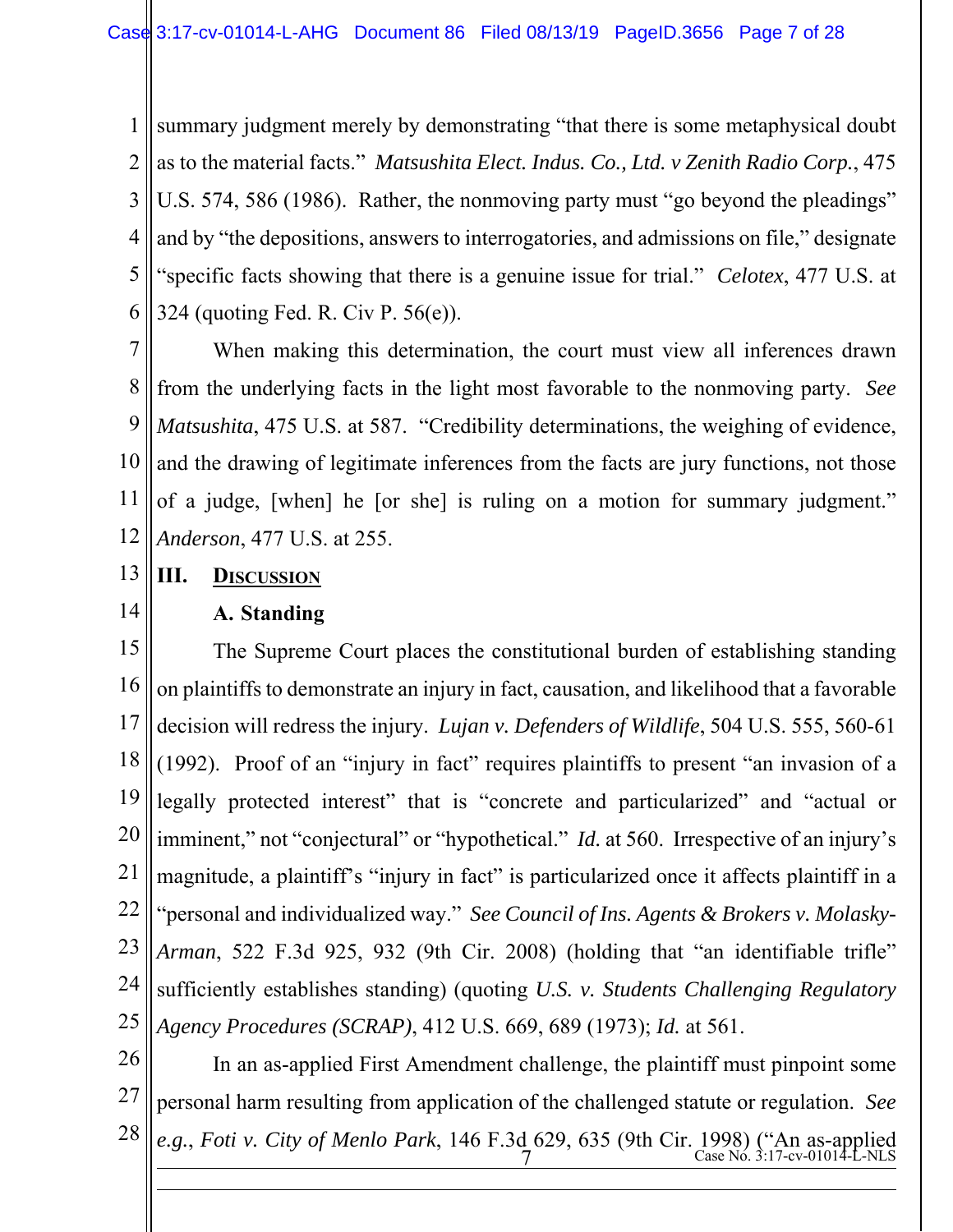1 2 3 4 5 6 7 8 9 10 11 12 13 challenge contends that the law is unconstitutional as applied to the litigant's particular speech activity, even though the law may be capable of valid application to others."). Distinctly, standing scrutiny focuses both on the plaintiffs and whether harm to the them is sufficient to give plaintiffs the "requisite personal interest" in the case. *See Jacobs v. Clark Cty. Sch. Dist.*, 526 F.3d 419, 425 (9th Cir. 2008). While, on the merits, the First Amendment analysis focuses on the government's or state's conduct, particularly the rationale for imposing the identified harm on the plaintiff. *See, e.g.*, *Perry Educ. Ass'n v. Perry Local Educators' Ass'n*, 460 U.S. 37, 45-46 (1983). The differing analyses allow a court to hold that a party has standing to bring an as-applied First Amendment yet find that the government's conduct did not violate the First Amendment. *See, e.g.*, *Jacobs*, 526 F.3d at 426, 441-42 (finding standing existed but holding that a school's uniform policy did not violate the First Amendment).

14 15 16 17 18 19 20 21 22 23 24 25 26 Facial constitutional challenges can manifest in one of two forms. A plaintiff may argue that an ordinance "is unconstitutionally vague or . . . impermissibly restricts a protected activity." *Foti*, 146 F.3d at 635.; *see Nunez v. City of San Diego*, 114 F.3d 935, 949 (9th Cir. 1997) ("Plaintiffs may seek directly on their own behalf the facial invalidation of overly broad statutes that create an unacceptable risk of the suppression of ideas." (internal quotation marks and citation omitted)). Alternatively, "an individual whose own speech or expressive conduct may validly be prohibited or sanctioned is permitted to challenge a statute on its face because it also threatens others not before the court." *Brockett v. Spokane Arcades, Inc.*, 472 U.S. 491, 503 (1985). The first type of facial challenge may be combined with the as-applied challenge from which a plaintiff argues that the law is unconstitutional as applied to plaintiff's speech or expressive conduct. *See Foti*, 146 F.3d at 635; *see also NAACP v. City of Richmond*, 743 F.2d 1346, 1352 (1985).

27

 $\overline{a}$ 

28 8 Case No. 3:17-cv-01014-L-NLS While Defendants assert that Plaintiffs' First Amendment claim here fails in its entirety because Plaintiffs lack standing, the Court finds that Plaintiffs clearly have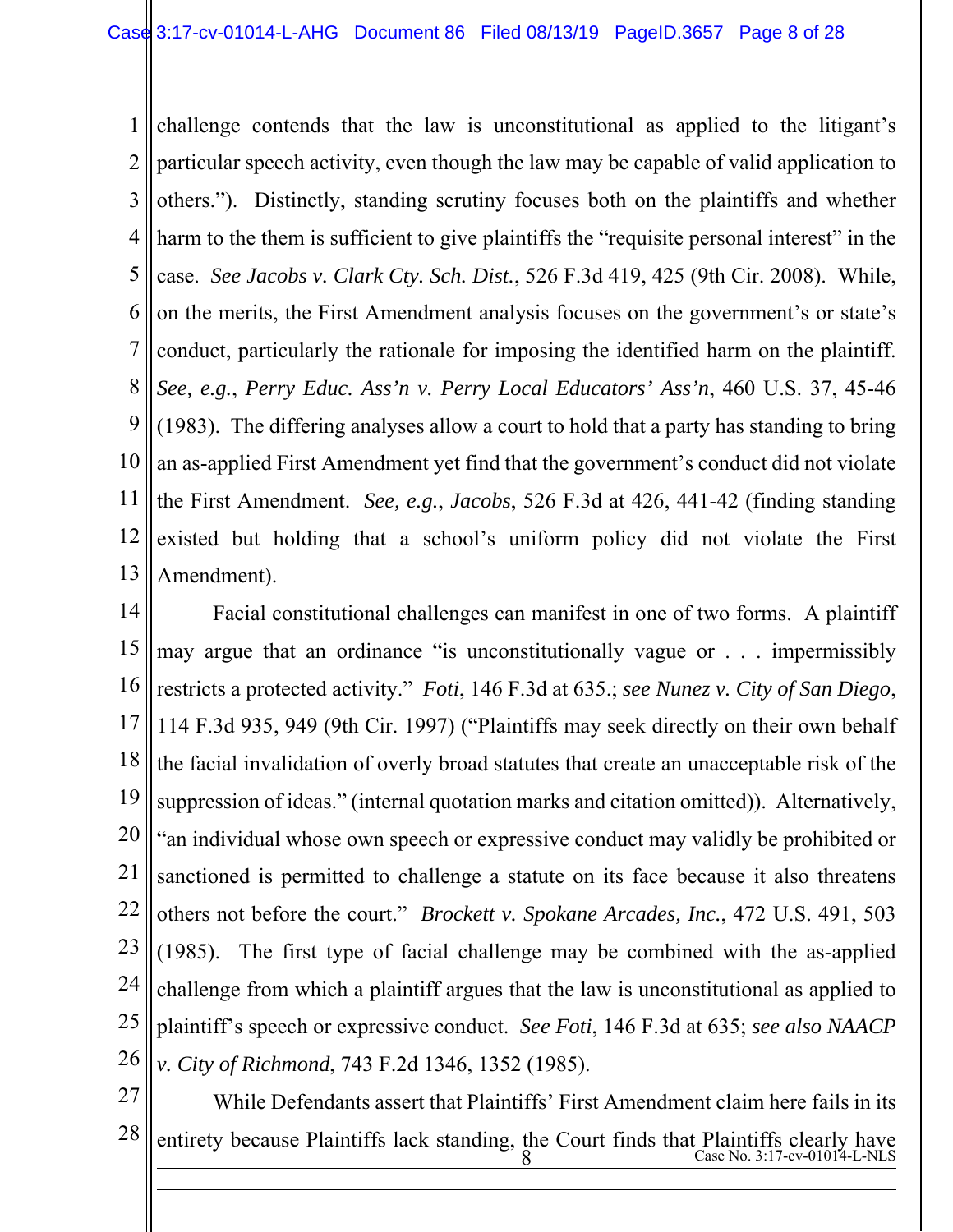1 2 3 4 5 6 7 8 9 10 11 12 13 14 15 standing to set forth their First Amendment claim. As the Court will discuss below, Plaintiffs challenge Defendants' denial of funding, sourced from a mandatory student fee Plaintiffs paid, for the abortion lecture Plaintiffs planned to host on grounds that their viewpoint was discriminated against due to Defendants' unbridled discretion in funding decision making. Standing exists here in that Plaintiffs have "a First Amendment interest in not being compelled to contribute to an organization whose expressive activities conflict with their own personal beliefs." *Bd. of Regents of Univ. of Wis. Sys. v. Southworth*, 529 U.S. 217, 228 (2000). Despite Defendants' contention that Plaintiffs because Plaintiffs cannot meet their burden to demonstrate the denial caused the alleged injury, the undisputed evidence shows Plaintiffs paid mandatory student fees, which may have amounted to compelled speech, to ASI and expressive activities by ASI conflicted with Plaintiffs' personal beliefs. Additionally, the undisputed evidence shows that Defendants' denial of Plaintiffs' funding request cut short Plaintiffs' fundraising efforts to bring a speaker to CSUSM for their proposed abortion lecture program.

16 17 18 19 20 21 22 23 24 25 26 27 28  $9<sup>o</sup>$  Case No. 3:17-cv-01014-L-NLS Defendants also contend Plaintiffs lack standing to bring a facial challenge to the ALF funding process because Plaintiffs have not identified any viewpoint discrimination and there is no risk of suppression of speech. However, "when a [funding regulation] vests unbridled discretion in a government official over whether to permit or deny [funds related to] expressive activity, one who is subject to the law may challenge it facially without the necessity of first applying [] for, and being denied, [funding]." *City of Lakewood v. Plain Dealer Pub. Co.*, 486 U.S. 750755-56 (1988) (quote modified here) (citing *Freedman v. Maryland*, 380 U.S. 51, 56 (1965) ("In the area of freedom of expression it is well established that one has standing to challenge a statute on the ground that it delegates overly broad licensing discretion to an administrative office . . . whether or not he applied for a license")). In this case, Plaintiffs applied for funding related in multiple ways and was denied by Defendant ASI each time. Now, Plaintiffs' challenge seeks to facially invalidate the broad

 $\overline{a}$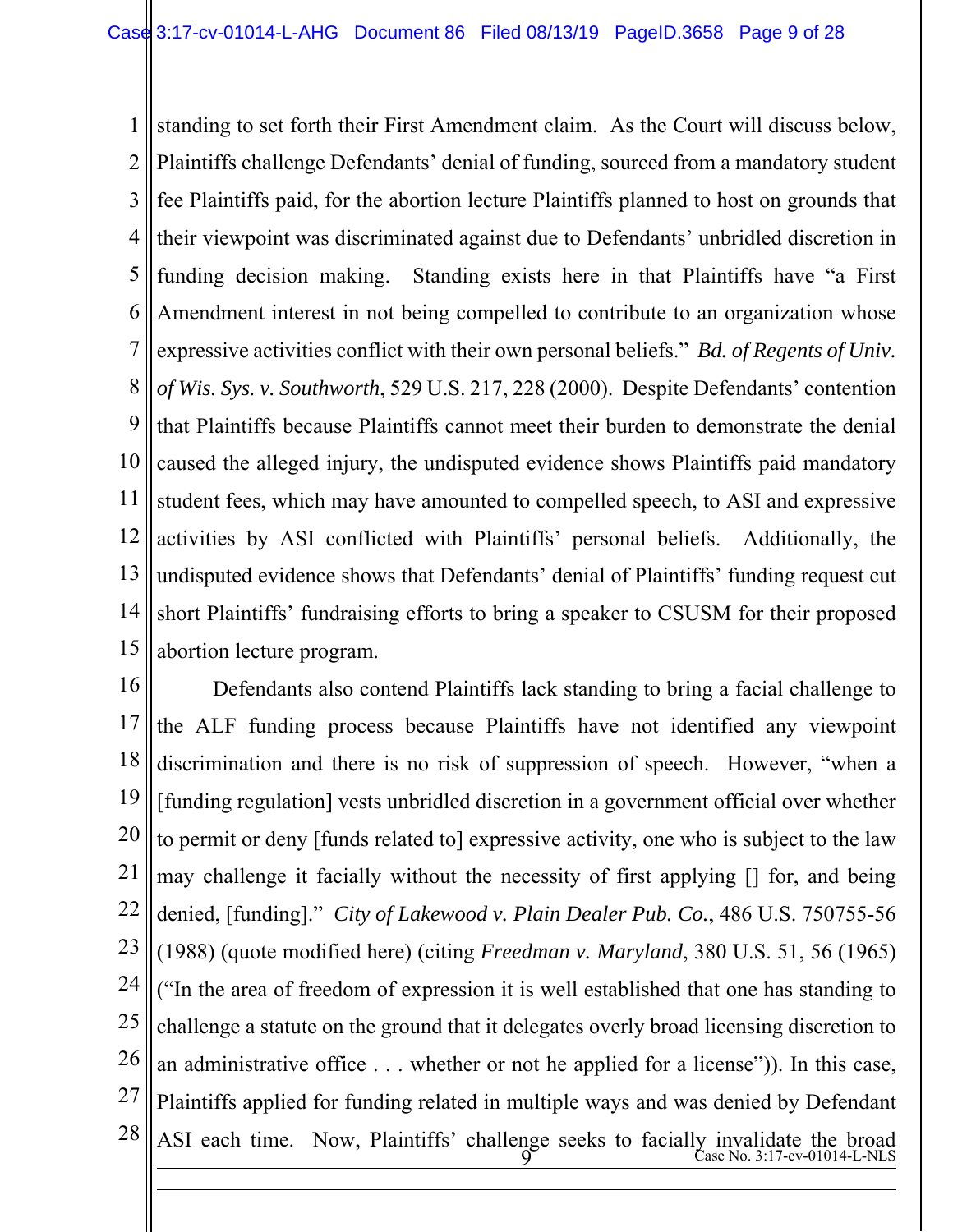1 2 3 4 5 discretion given to Defendant ASI they claim creates an unacceptable risk of the suppression of ideas. Defendants' contentions concerning ALF funding strike at the merits of the case, not Plaintiffs' standing under the First Amendment. As such, this contention does not rebut Plaintiffs' showing of the requisite personal interest to bring their First Amendment challenge.

6 7 8 9 10 11 12 13 14 15 Defendants likewise attack Plaintiffs' Fourteenth Amendment Equal Protection Clause on standing and ripeness grounds. However, Plaintiffs demonstrate an injury in fact in that ASI funds the Centers in higher proportion in comparison to RSOs, the Centers can use ASI funds in ways Plaintiffs are prohibited, and Defendants generally favor the Centers' expressive activity over Plaintiffs' viewpoint. Plaintiffs personally encountered ASI's prohibition placed on CSUSM RSOs' use of ASI funds for speaker fees while the Centers can use the same funds to fund speaker expenses. The Centers' decision not to cosponsor Plaintiffs' abortion lecture program also prevented Plaintiffs from covering the desired speaker's travel expenses when groups with different viewpoints than Plaintiff had programs funded and speaker expenses paid.

16 17 18 19 20 21 Accordingly, the Court finds that Plaintiffs exhibited standing to bring an asapplied and facial challenge against Defendants' mandatory ASI fee, its attendant uses, and whether Defendant ASI created a speech forum by distributing mandatory ASI fees to fund expression on campus. Likewise, the Court finds the case ripe for Plaintiffs to challenge whether Defendants treat RSO's speech unequally by favoring the Centers' expressive activity through funding and other privileges.

- 22
- 23

 $\overline{a}$ 

## **B. Whether Plaintiffs' First Amendment rights were violated by Defendants' ASI fee collection and distribution policies.**

24 25 26 27 28  $\frac{10}{20}$  Case No. 3:17-cv-01014-L-NLS The Supreme Court has repeatedly upheld that "the First Amendment generally precludes public universities from denying student organizations access to schoolsponsored forums because of the groups' viewpoints." *Christian Legal Soc. Chapter of the Univ. of Cal., Hastings College of Law v. Martinez*, 561 U.S. 661, 667 (2010) (see citing *Rosenberger v. Rector and Visitors of Univ. of Va.*, 515 U.S. 819 (1995);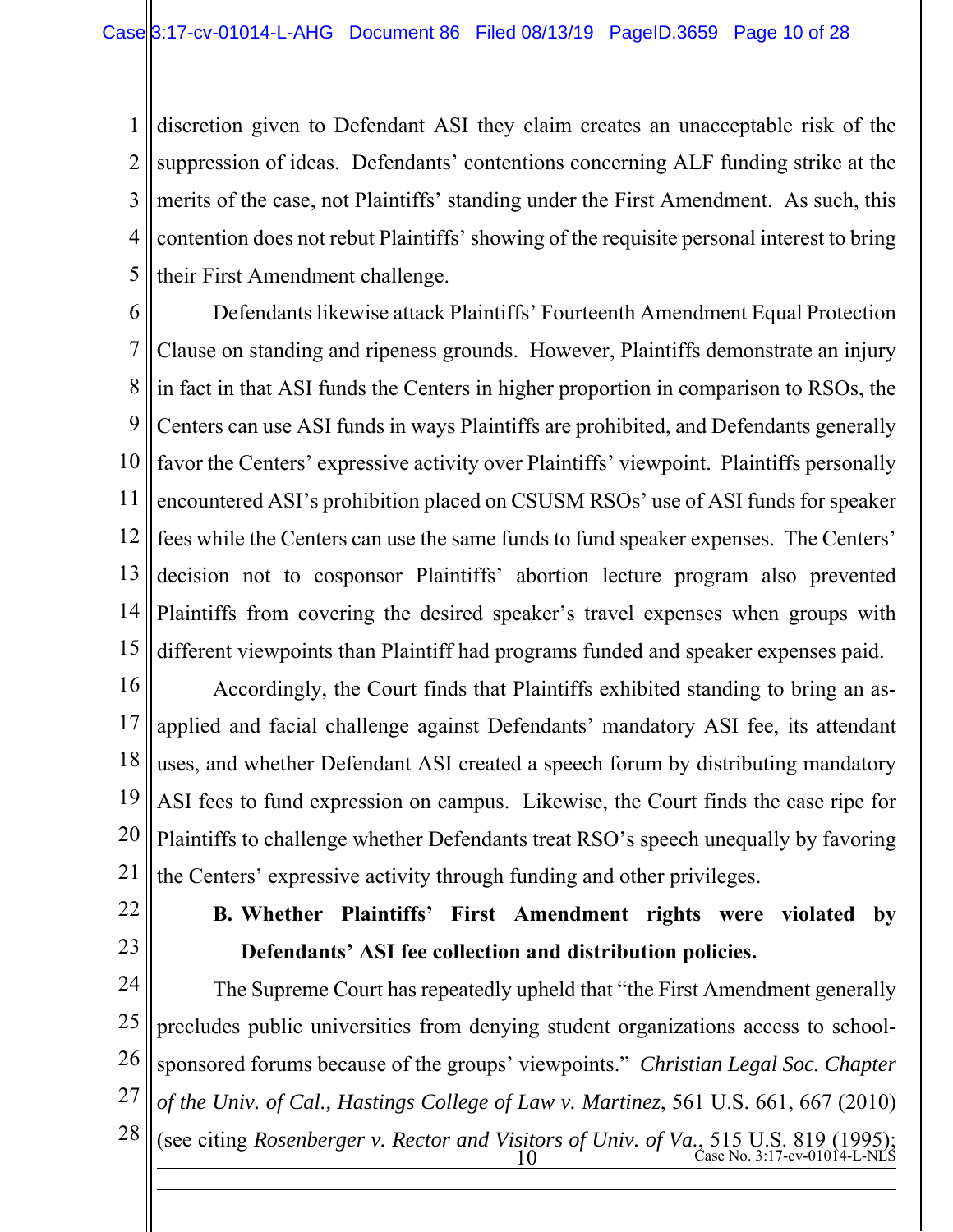1 2 3 4 5 6 7 8 9 10 11 12 13 14 *Widmar v. Vincent*, 454 U.S. 263 (1981); *Healy v. James*, 408 U.S. 169 (1972). The Supreme Court cautions lower courts to resist "substitut[ing] their own notions of sound educational policy for those of the school authorities which they review." *Bd. of Ed. Of Hendrick Hudson Central School Dist.*, *Westchester Cty. v. Rowley*, 458 U.S. 176, 206 (1982). Schools enjoy "a significant measure of authority over the type of officially recognized activities in which their students participate." *Bd. of Ed. of Westside Comm. Schools (Dist. 66) v. Mergens*, 496 U.S. 226, 240 (1990). It is pivotal that colleges independently exercise the license to choose among pedagogical approaches considering extracurricular programs are as integral to today's educational process as the classroom. *See Bd. of Ed. of Independent School Dist. No. 92 of Pottawatomie Cty. v. Earls*, 536 U.S. 822, 831 (2002). "A regulation that serves purposes unrelated to the content of expression is deemed neutral, even if it has an incidental effect on some speakers or messages but not others." *Ward v. Rock Against Racism*, 491 U.S. 781, 791 (1989).

15 16 17 18 19 20 21 22 23 24 25 26 27 Plaintiffs first contend that Defendants' policies violate the First Amendment by compelling students to subsidize private speech in a viewpoint discriminatory system. Plaintiffs' rely on *Janus v. American Fed. Of State, Cty., and Mun. Employees, Council 31*, 138 S.Ct. 2448 (2018), to assert that Defendant unconstitutionally compel Plaintiffs to fund ASI expression to which Plaintiffs object. In *Janus*, a non-union Illinois state employee challenged the constitutionality of mandatory non-union member agency fees (a percentage of the full union dues) accompanying an Illinois law which deemed a union the exclusive representative of all employees in a bargaining unit upon a majority vote. *Id.* at 2455-56. The union annually set the agency fee and sent nonmembers a notice providing a basis and breakdown of expenditures. *Id.* at 2456. The employee in *Janus* refused to join the union because he opposed many of its views, even those concerning collective bargaining. *Id.*

28

 $\overline{a}$ 

 $11$  Case No. 3:17-cv-01014-L-NLS The *Janus* Court held that the extraction of labor union fees from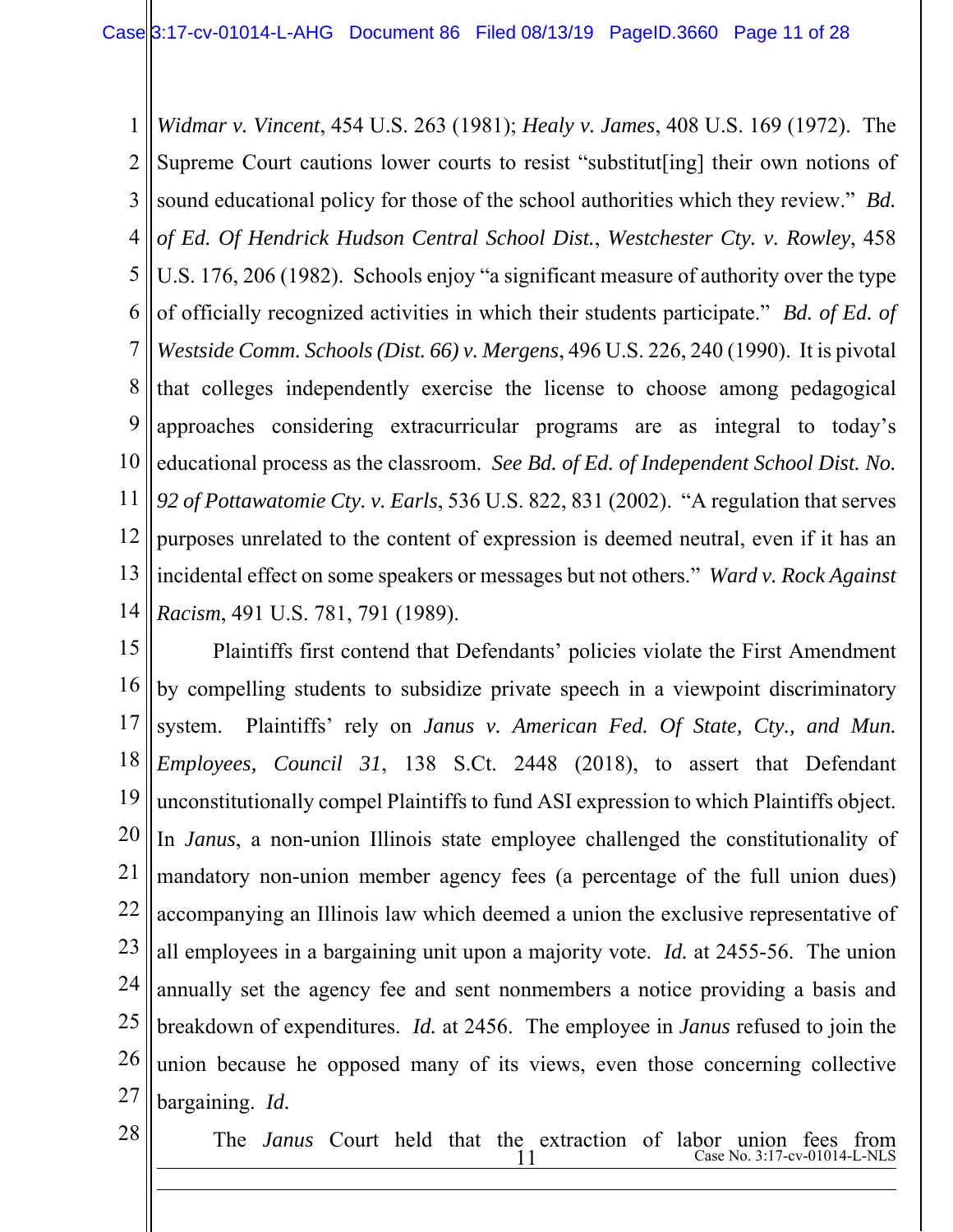1 2 3 4 5 6 7 8 9 10 11 12 13 14 15 16 17 18 19 20 21 nonconsenting public-sector employees violates the First Amendment. *Id.* at 2463- 86. The Supreme Court reasoned that the compelling interest of "labor peace" could readily be achieved "'through means significantly less restrictive of associational freedom' than the assessment of agency fees." *Janus*, 138 S.Ct. at 2466 (citing *Harris v. Quinn*, 134 S.Ct. 2618, 2639 (2014). The Court further noted that "the First Amendment does not permit the government to compel a person to pay for another party's speech just because the government thinks that the speech furthers the interests of the person who does not want to pay." *Id.* at 2467. Notably, the *Janus* court chastised and overruled *Abood v. Detroit Bd. of Ed.*, 431 U.S. 209 (1977) as not well reasoned. *Id.* at 2481. The *Janus* Court points out that *Abood* failed to: (1) independently evaluate the strength of the government interests that purportedly supported the challenged union fee provision; or (2) inquire as to how well that provision promoted those interests; or (3) whether they could have been adequately served without impinging so heavily on the free speech rights of nonmembers. *Id.* at 2479-80. The *Janus* Court concluded that *Abood* made a serious mistake of assuming that promoting "labor peace" called for an imposition of mandatory union fees on non-union members because it failed to consider whether those fees were necessary to serve the asserted state interests. *Id.* at 2480. For this reason, *inter alia*, the Supreme Court decreed that "States and public-sector unions may no longer extract agency fees from nonconsenting employees . . . [u]nless employees clearly and affirmatively consent before any money is taken from them[.]" *Id.* at 2486.

22 23 24 25 26 27 28  $\frac{12^{6} \text{ C}}{12^{6} \text{ C}} = 12^{6}$  Case No. 3:17-cv-01014-L-NLS  $\overline{a}$ In the present context, First Amendment rights "must be analyzed in light of the special characteristics of the school environment." *Widmar*, 454 U.S. at 268, n.5 (internal quotation marks omitted). In the public university context, the *Southworth*  court analyzed "whether a public university may require its students to pay a fee which creates the mechanism for [] extracurricular speech[.]" *Id.* at 233. The *Southworth* court reasoned that if a university determines "its mission is well served if students have the means to engage in dynamic discussions [from philosophy to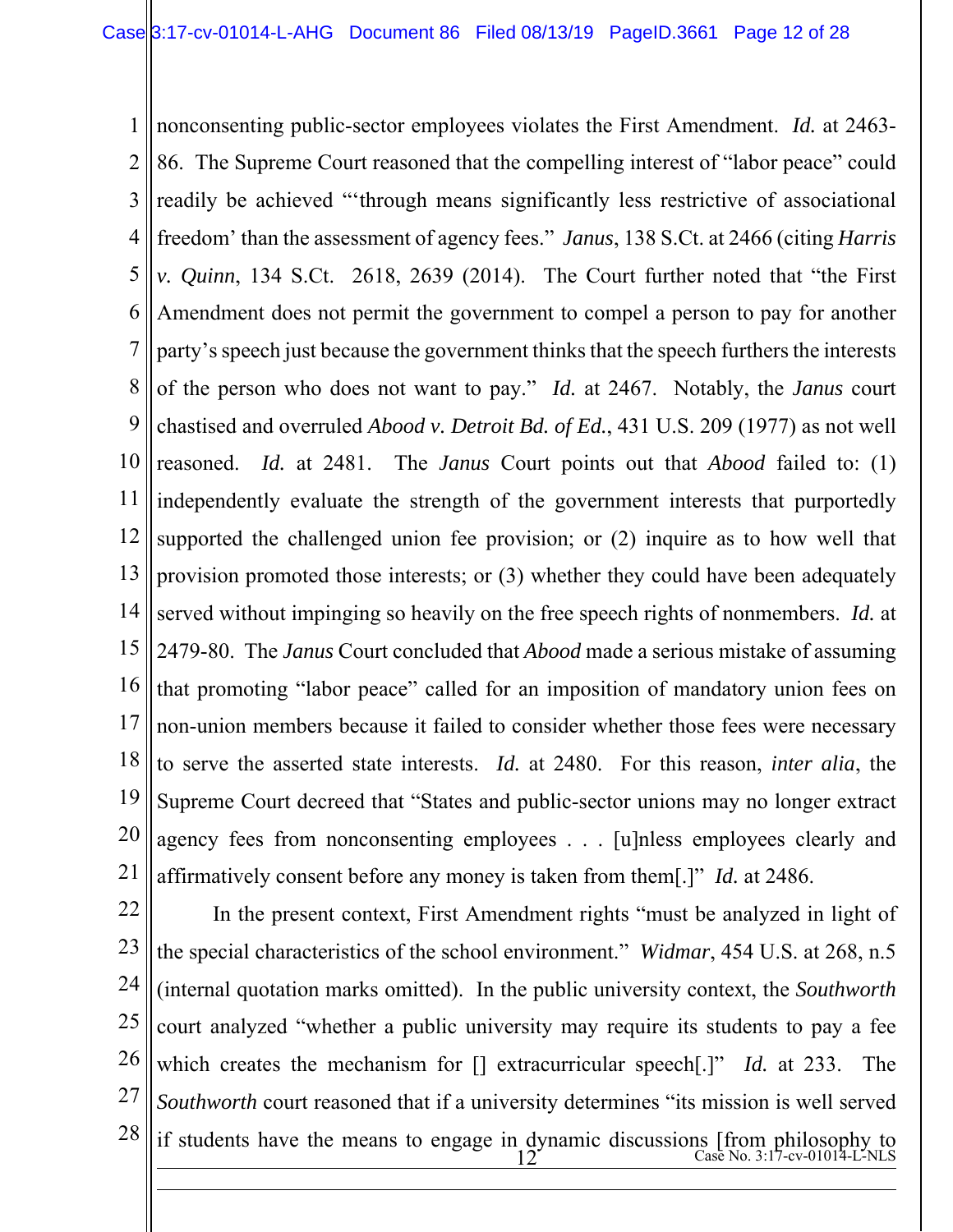1 2 3 4 5 6 7 8 9 10 11 12 societal politics] . . . it is entitled to impose a mandatory fee to sustain an open dialogue to the ends." *Id.* at 233. The Court made clear that, if a university conditions the opportunity to receive a college education on an agreement to support extracurricular expression by other students that the paying student finds objectionable, the speech and beliefs of the objecting student may be infringed. *Id.* at 231. The *Southworth* court balked however at imposing an optional or refund system as a constitutional requirement to protect students' First Amendment rights due to the unknown ramifications, but the Court expressed that universities are free to do so. *Id.* at 232. Nonetheless, the *Southworth* court concluded that a university "may sustain the extracurricular dimensions of its programs by using mandatory student fees with *viewpoint neutrality* as the operational principle." *Southworth*, 529 U.S. at 233-34 (emphasis added).

13 14 15 16 17 18 19 20 21 22 23 24 25 26 27 28  $\frac{13}{13}$  Case No. 3:17-cv-01014-L-NLS  $\overline{a}$ In *Southworth*, students were statutorily authorized to disburse a portion of a mandatory, nonrefundable activity fee each full-time student at the University of Wisconsin-Madison paid each year in excess of their tuition. *Southworth*, 529 U.S. at 222. The students mainly disposed of the funds through their student government, the Associated Students of Madison ("ASM") and its various subcommittees. *Ibid.*  The board of regents designated approximately 80% of the fee as "nonallocable" to cover expenses and purposes not challenged in *Southworth*. *Id.* at 223. Meanwhile, the allocable portion of the fee maintained extracurricular activities of the university's RSOs. RSOs could seek allocable funds in three ways: (1) apply for funding from the Student Government Activity Fund ("SGAF"), administered by ASM, (2) apply for funding from the General Student Services Fund ("GSSF"), administered by ASM's finance committee, and (3) a student referendum where the student body votes either to approve or disapprove an allocation of funds for a particular RSO. *Id.* at 223-24. While RSOs obtained funding support by reimbursement after submitting receipts or invoices to the university, the university's policy specified certain purposes for which funds could not be allocated. *Id.* at 225. Among the prohibitions, RSOs were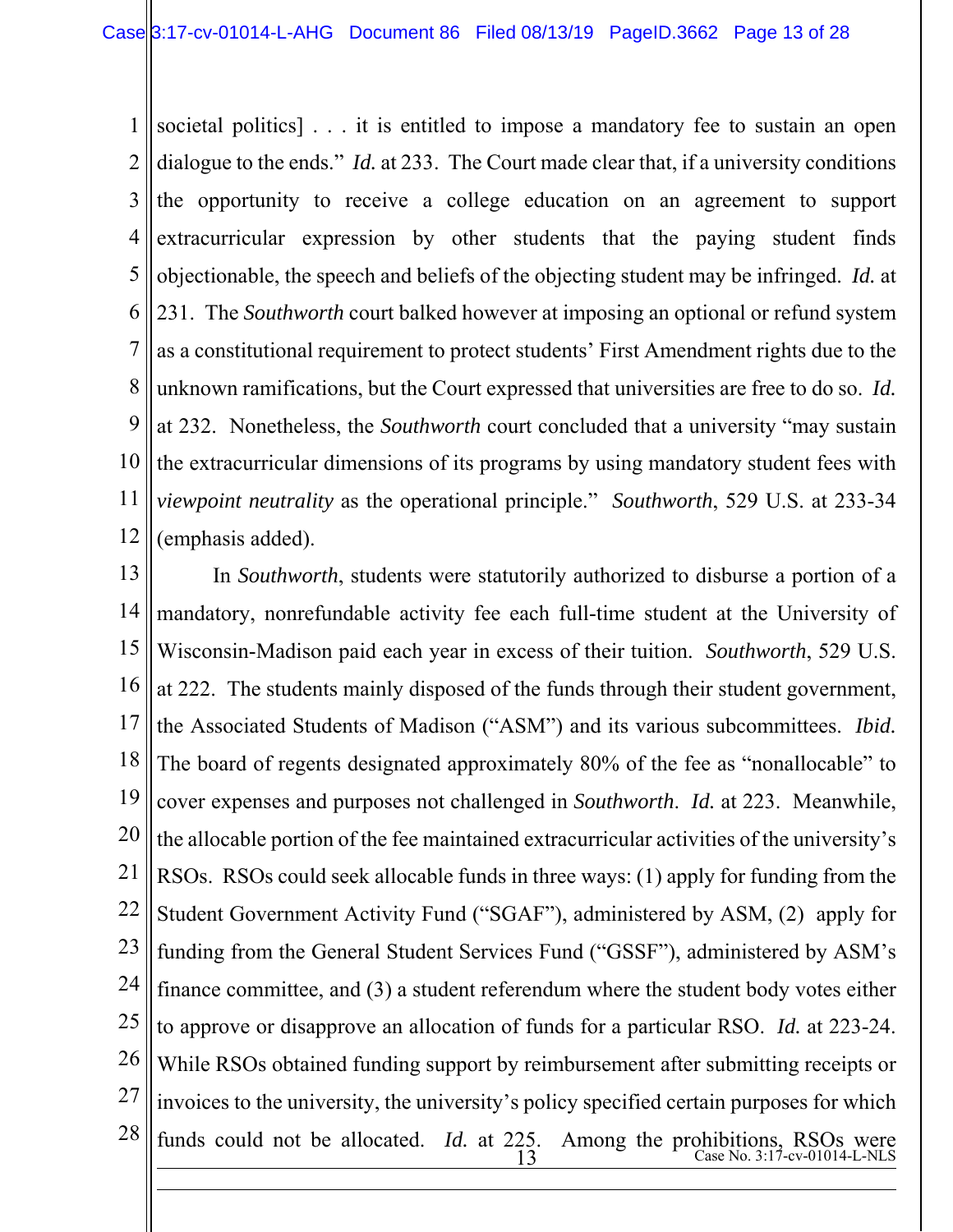1 2 3 4 5 6 7 8 9 10 11 12 13 14 prevented from receiving reimbursements for "activities which are politically partisan or religious in nature." *Ibid.* However, one RSO, WISPIRG, operated outside the bounds of the university's guidelines as it received lump sum payments from the university, reduced the amount of GSSF's available funds due to its funding allocation, and spent a portion of its activity fess on political lobbying and other efforts aimed at influencing legislation. *Id.* at 226. Notably, WISPIRG received \$45,000 during the relevant academic year resulting from a student referendum. The parties in *Southworth* stipulated that SGAF's and GSSF's funding mechanism were viewpoint neutral but did not extend the stipulation to the referendum process. *Id.* at 224-25. The *Southworth* court found that students' constitutional protections would be infringed upon to the extent the referendum replaced majority voting for viewpoint neutrality. *Id*. at 235. As such, the Supreme Court remanded the case to the Seventh Circuit to reexamine *Southworth* in light of the Court's viewpoint neutrality principles. *Id,* at 235-36.

15 16 17 18 19 20 21 22 On remand, the Seventh Circuit clarified the viewpoint neutrality parameters by addressing a different, but related, issue of whether the unbridled discretion standard is a component of viewpoint neutrality.<sup>3</sup> Southworth v. Bd. of Regents of *University of Wisconsin Sys.*, 307 F.3d 566, 574 (7th Cir. 2002) ("*Southworth II*"). *Southworth II* was "a facial challenge to the unbridled discretion the University grant[ed] the student government for deciding which RSOs to fund[.]" *Ibid.* The *Southworth II* court noted the Supreme Court made clear that viewpoint neutrality is

 $\overline{a}$ 

 $\overline{a}$ 

23 24 25 26 27 28 14 Case No. 3:17-cv-01014-L-NLS <sup>3</sup> On remand, the parties stipulated to the dismissal of the students' claim challenging the constitutionality of the referendum on mootness grounds as the university had amended its student activity fee policy. *Southworth II*, 307 F.3d at 570. Also, the district voided the earlier stipulation of viewpoint neutrality made in the original suit. *Ibid.* Following a bench trial, the district court held "the University's mandatory fee system violated the plaintiffs' First Amendment rights by granting the student government too much discretion for determining which student organizations to fund." *Ibid.*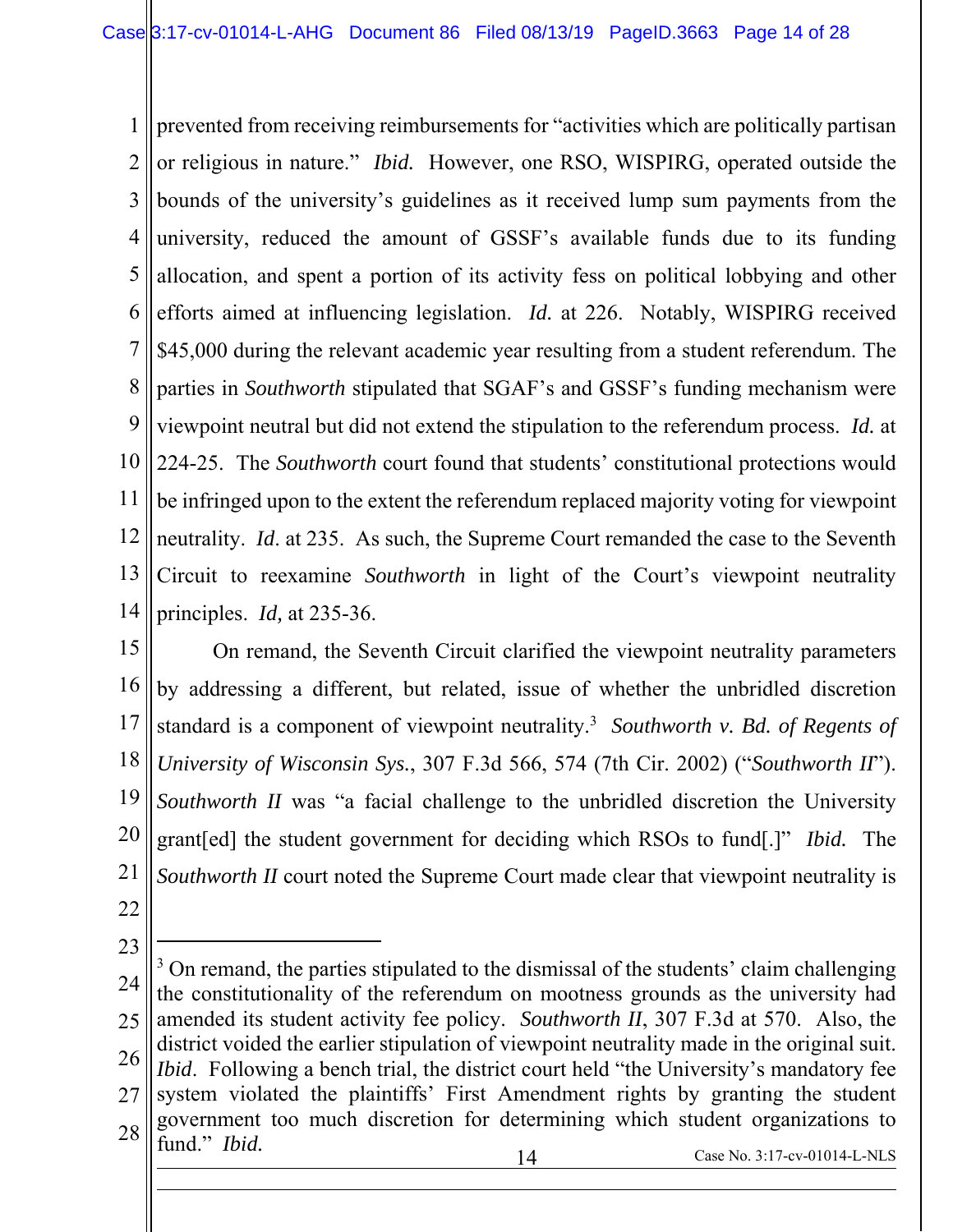1 2 3 4 5 6 threatened when a decisionmaker can use unduly broad discretion to favor or disfavor speech based on its viewpoint or content. *Id.* at 579 (citing *Thomas v. Chicago Park Dist.*, 534 U.S. 316, 323 (2002)). For that reason, the *Southworth II* court concluded that unbridled discretion is a component of the viewpoint-neutrality requirement because the risks the Supreme Court intended to protect with the unbridled discretion standard are analogous to the risks the viewpoint-neutrality mandate protects. *Ibid.* 

7 8 9 10 11 12 13 14 15 16 17 18 19 20 21 22 23 24 25 26 In *Southworth II*, the Seventh Circuit found the university's fee system set numerous and specific standards that greatly limited the discretion of the ASM Finance Committee and the Student Services Finance Committee ("SSFC").4 *Id.* at 587-89. Some of the funding standards included: (1) an express policy prohibiting viewpoint discrimination and requiring conformity with the *Southworth* requirements, (2) adopting specific deadlines for SSFC funding applications and ASM Finance Committee decisions, (3) specific, narrowly drawn and clear criteria to guide the student government in their funding decisions, (4) requiring notice of hearing and public hearings of the ASM Finance Committee and SSFC, and (5) recording the hearings. *Id.* at 587-91. However, the *Southworth II* court prohibited the university from using mandatory fees of objecting students for travel grants until the ASM Finance Committee adopted criteria governing the award of travel grants. *Id.* at 592. The Seventh Circuit reasoned that, "without knowing the standards [] applied to travel grants, a federal court would be unable to determine whether the ASM Finance Committee's discretion was exercised to discriminate against groups with unpopular viewpoints." *Ibid.* Therefore, the *Southworth II* court held "the mandatory fee system unconstitutionally grant[ed] the ASM Finance Committee unbridled discretion for awarding travel grants to organizations which engage in speech and expressive activities." *Ibid.* Otherwise, the *Southworth II* court concluded that the funding

 $\overline{a}$ 

l

<sup>27</sup> 28 <sup>4</sup> The ASM Finance Committee and the SSFC administered funding granted by SFGAF and GSSF, respectively. *Southworth II*, 307 F.3d at 569.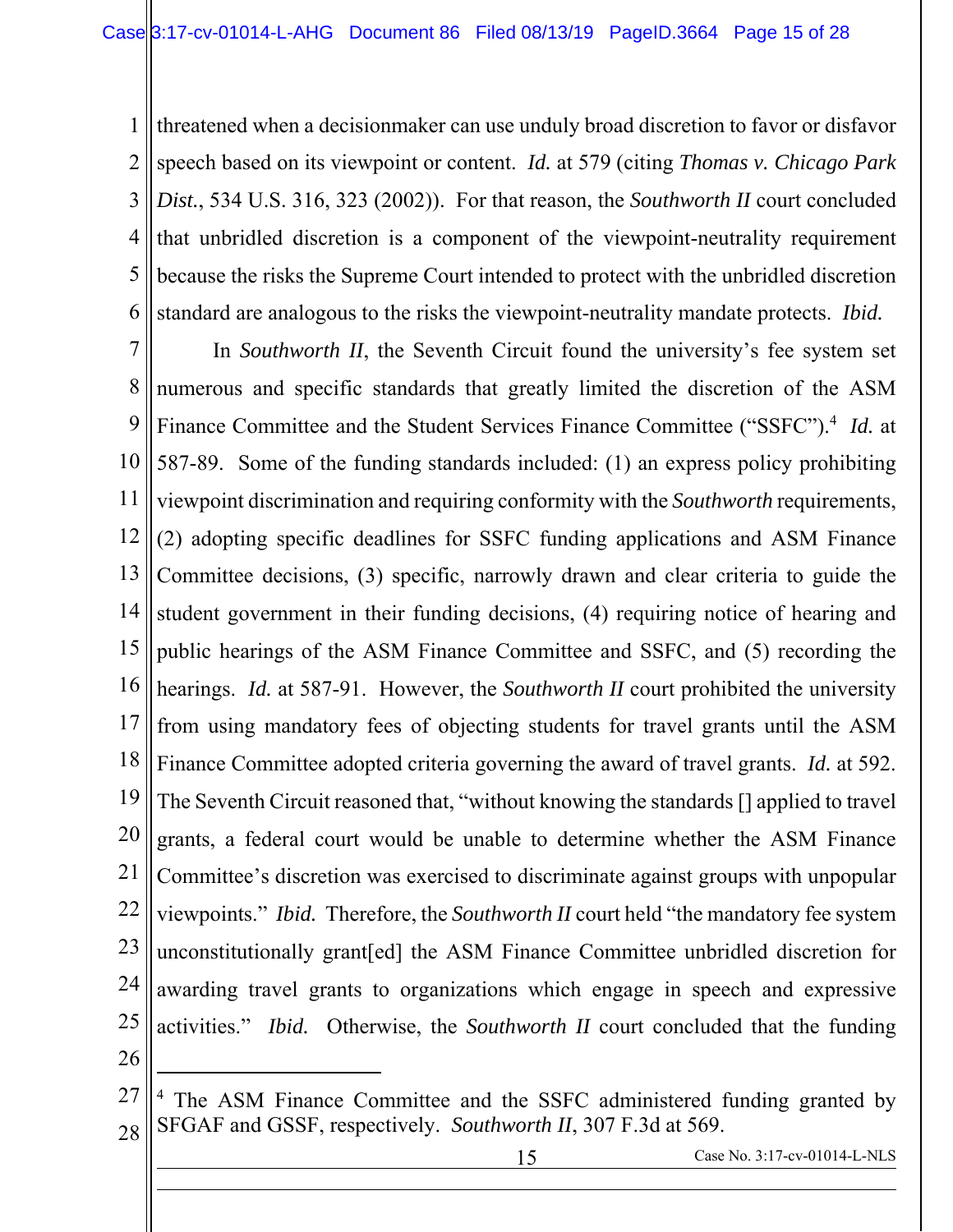1 2 3 standards "sufficiently bridled the SSFC and ASM Finance Committee's discretion to satisfy the First Amendment's mandate of viewpoint neutrality and the prohibition on granting decisionmakers unbridled discretion[.]" *Ibid. 5*

4 5 6 7 8 9 10 11 12 13 14 15 16 17 18 19 20 As an initial matter, this Court finds that the *Janus* court's prohibition of extracting union dues from nonunion members does not call for a wholesale invalidation of CSUSM's mandatory ASI fee. To the extent Plaintiffs contend mandatory student fees should be invalidated under *Janus* because it overruled *Abood*, the Court notes that *Abood* is only the beginning of the analysis here in that the reasoning *Abood* sets forth mandates that a university cannot require student to pay subsidies for speech of other students without some First Amendment protection. *Southworth*, 529 U.S. at 231. Along that line, this Court finds that *Janus* supplanting *Abood* did not undermine this safeguard. The *Southworth* court previously instructed that *Abood*'s germane speech standard is unworkable in the public university context as "[i]t is all but inevitable that the fees will result in subsidies to speech which some students find objection and offensive to their personal beliefs." *Id.* at 232. The Court here believes *Janus* bears little significance in the public university context where the case law and the parties all agree that schools have expansive latitude in the manner educational missions are implemented. *See Rosenberger*, 515 U.S. at 833. Thus, Plaintiffs' reliance on *Janus* to invalidate the mandatory student fee system is misplaced here.

21 22 23 24 25 26 However, it is appropriate to evaluate the constitutionality of the ASI fee as a speech forum in that payment of the ASI fee is required to enroll at CSUSM and Plaintiffs object to certain expressive activities supported by the ASI fee. *See Southworth II*, 307 F.3d at 580 ("[W]hile a mandatory fee system is 'a forum more in a metaphysical than in a spatial or geographic sense . . . the same principles are

27

 $\overline{a}$ 

l

28 16 Case No. 3:17-cv-01014-L-NLS 5 The Ninth Circuit adopted the *Southworth II* standard in *Kaahumanu v. Hawaii*, 682 F.3d 789, 806 (9th Cir. 2012)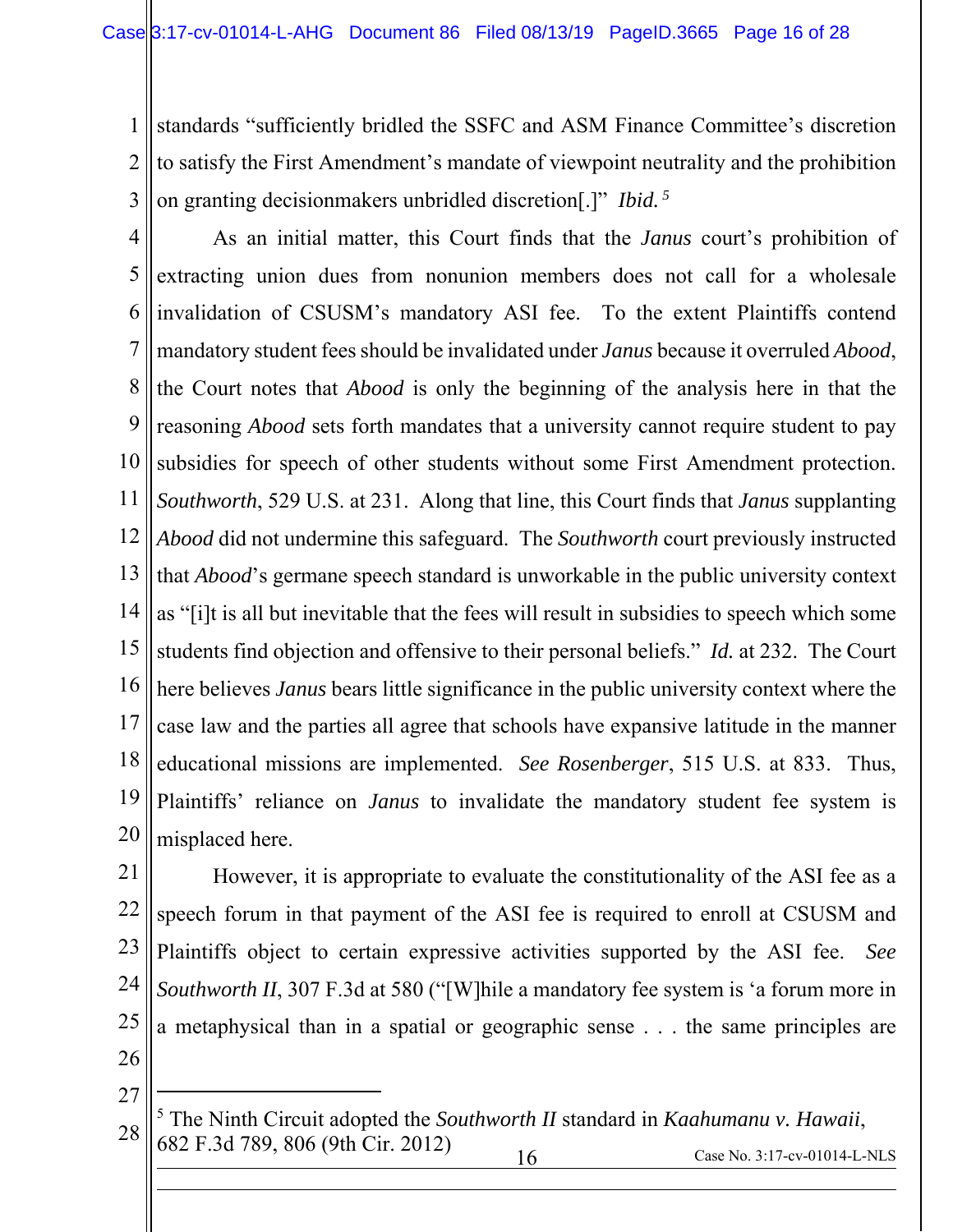1 2 3 4 5 6 7 8 9 10 11 12 13 applicable.'") (quoting *Rosenbeger*, 515 U.S. at 830)); *see also The Koala v. Khosla*, 2019 WL 3311148, at \*11 (9th Cir. July 24, 2019). The ASI fee is a mandatory fee that every CSUSM student undergraduate student pays a condition of enrollment. Doc. 58-7 at 225. Plaintiffs paid the ASI fee and object to Defendant ASI's expressive activities, specifically the Centers' pro-abortion viewpoint and viewpoints which advocate for sexual acts beyond sexual activity between a man and a woman in a marital relationship. Plaintiffs do not want to fund these activities. Defendant ASI and its attendants entities are authorized statutorily to fund extracurricular activities. As such, Defendants are required to allocate the mandatory ASI fee in a viewpoint neutral manner to safeguard Plaintiffs from "furnish[ing] contributions of money for the propagation of opinions which he disbelieves and abhor[s][.]" *Janus*, 128 S. Ct. at 2464 (citing A Bill for Establishing Religious Freedom*,* in 2 Papers of Thomas Jefferson 545 (J. Boyd ed. 1950).

14

### **1. ASI's ALF Funding Process**

15 16 17 18 19 20 21 22 23 24 25 26 27 While Plaintiffs sought funding from three separate ASI-funding entities, only ASI's ALF funding process can be evaluated by the Court against Plaintiffs' asapplied challenge. "Standards provide the guideposts that check the [decisionmaker] and allow courts quickly and easily to determine whether the [decisionmaker] is discriminating against disfavored speech." *City of Lakewood*, 486 U.S. at 758. "[W]ithout standards to fetter [a decisionmaker's] discretion, the difficulties of proof and the case-by-case nature of "as applied" challenges render the [decisionmaker's] action in large measure effectively unreviewable." *Id.* at 759. "[W]ithout standards governing the exercise of discretion, a govern[ing] official may decide who may speak and who may not based on the . . . viewpoint of the speaker." *Id.* at 763-64. For our purposes here, a court cannot effectively review a challenged provision if it does not "contain adequate standards to guide the official's decision[.]" *Southworth II*, 307 F.3d at 578 (quoting *Thomas v. Chicago Park Dist.*, 534 U.S. 316, 323 (2002)).

28

 $\overline{a}$ 

 $\frac{17}{17}$  Case No. 3:17-cv-01014-L-NLS Defendants contend Plaintiffs sought ALF funding for a speaker fee despite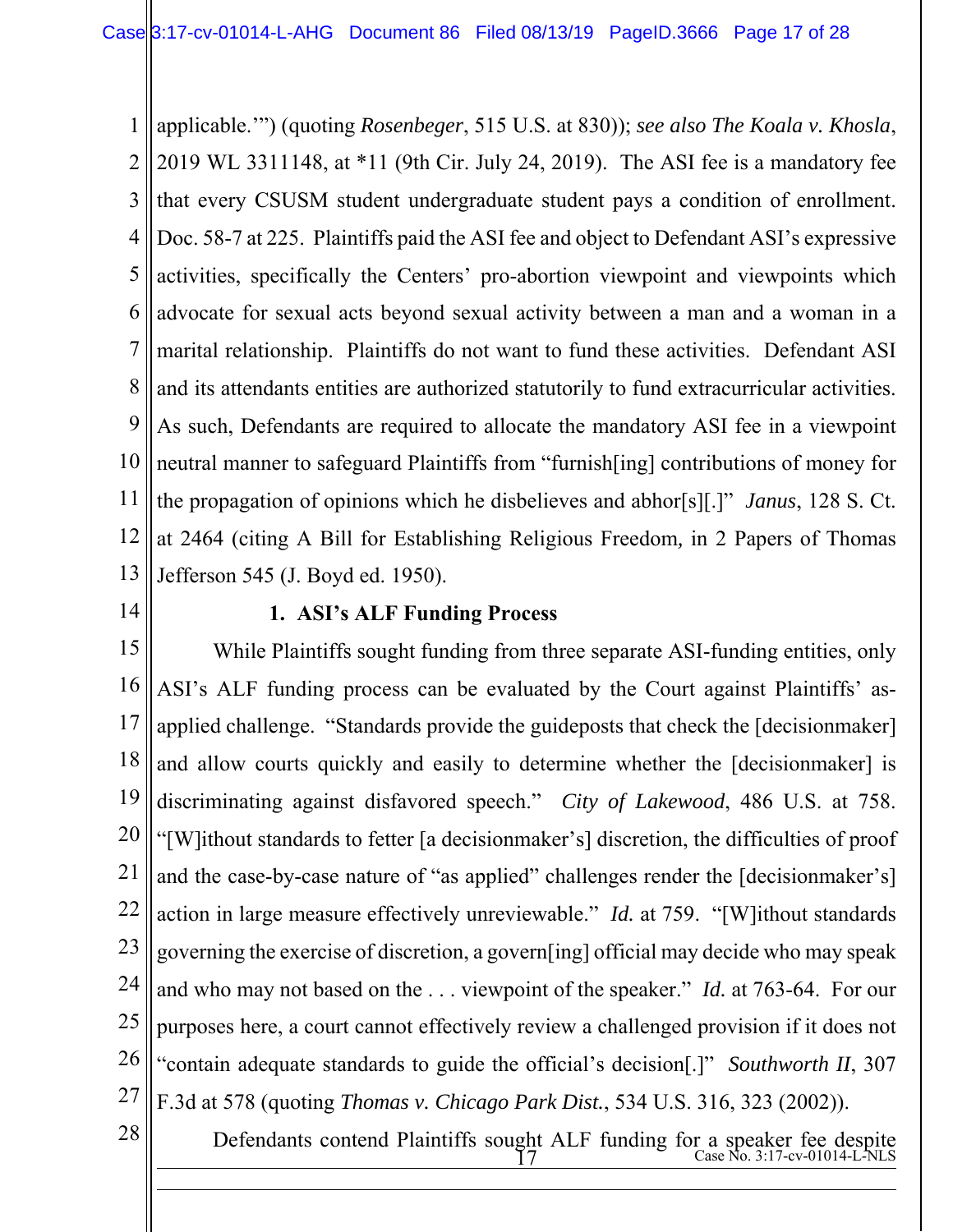1 2 knowing that speaker fee expenses were not eligible. The eligibility criteria for ALF funding on-campus events funding reads as follows:

3 4 1. Student Organization must be officially recognized by CSUSM through Student Life & Leadership (SLL).

5 6 2. Student event coordinator MUST work with their SLL Coordinator to plan the event.

7

3. Events must be held on-campus.

8 9 4. If the event is not open to the entire campus community, the maximum ALF amount is \$250. This includes graduation ceremonies.

10 11 5. If the event is open to the campus community, the maximum ALF amount is \$500.

12 13 14 6. Funding is available for consumable items and facility costs, which support the event such as food for attendees, paper products, and advertising specific for the event.

15

7. Programs must **not** make a profit. Event must be free to attend.

16 17 8. ASI Leadership Funding (ALF) up to \$500 per student organization per semester.

18 19 9. Student organizations may co-sponsor an event with another student organization. ALF contribution for co-sponsored events up to \$1,000.

10. Funding is **not** available for individual student organization members.

21 22 23 11. Funding is **not** available for door prizes, raffles, or opportunity drawings. It also is **not available** for honorariums, speaker fees, donations, gifts, or give-away items.

24

 $\overline{a}$ 

20

12. Only original forms and signatures are accepted.

25 13. Incomplete applications will be rejected.

26 27 28 Doc. 58-6 at 6. The ALF Application and Guidelines ("Guidelines") direct student organizations to describe its program, including the event's purpose, benefit to students, whether the organization held the event before, and, if so, the need to hold

18 Case No. 3:17-cv-01014-L-NLS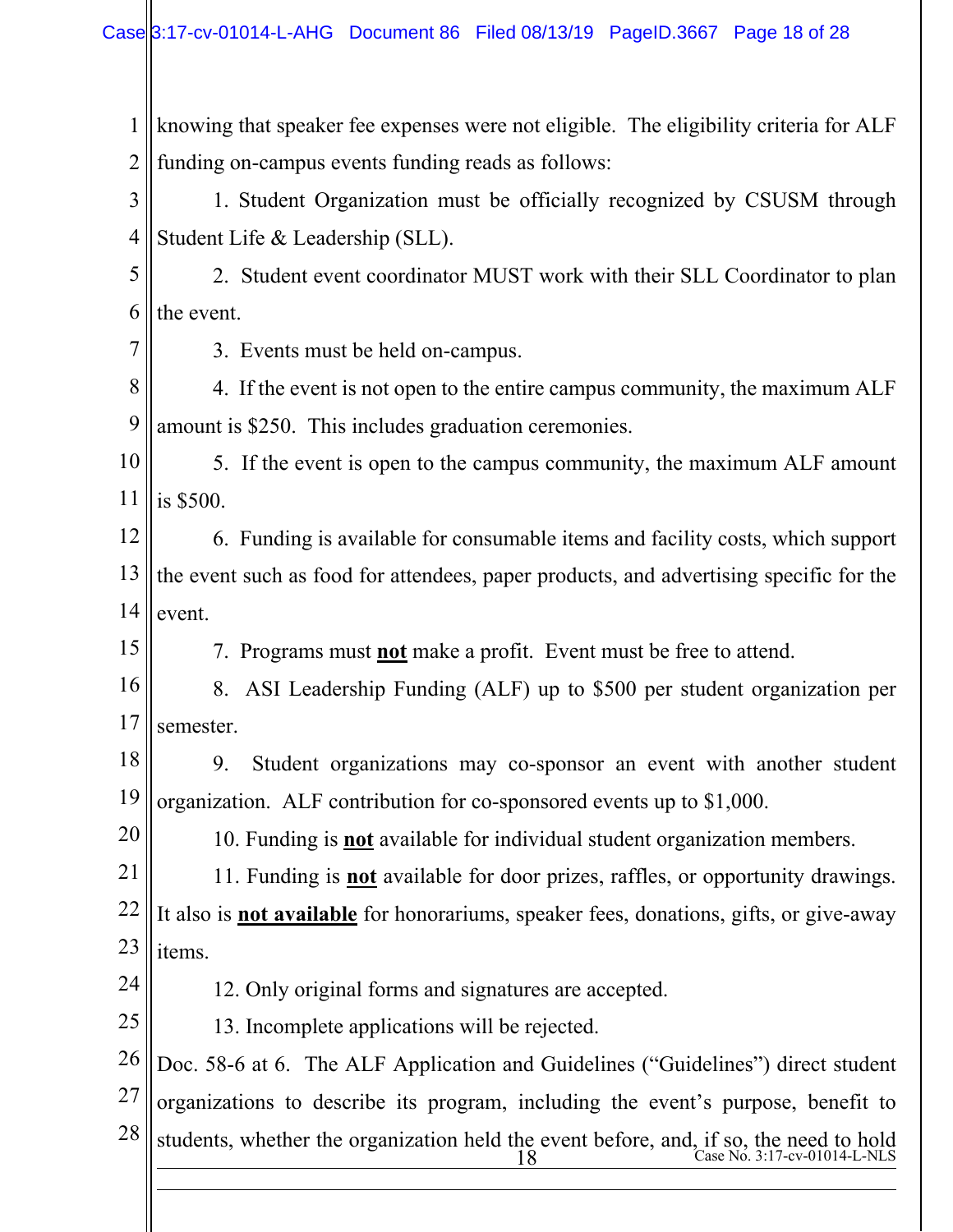1 2 3 4 5 the event again. *Ibid.* The Guidelines also directed applicants to "include an itemized budget of event allowable expenses. Fill in your itemized budget on the attached application form. Include as much detail as possible." *Ibid.* Moreover, the ALF Guidelines provided due dates before which a student organization was required to submit its ALF application. *Ibid.*

6 7 8 9 10 11 12 13 14 15 16 17 18 19 20 21 22 23 24 25 26 27 Here, Defendants' denial ALF funding for the abortion lecture and the ALF Guidelines as applied to Plaintiffs' ALF application were not based on viewpointneutral criteria. Plaintiffs knowingly submitted an incomplete application seeking \$500 for general event, logistic, and advertising expenses. Plaintiffs' application failed to satisfy the Guidelines as it did not include an itemized budget and provided no detail regarding the expenses. The record shows that, in rejecting Plaintiffs' application, Defendants' made a notation on the application, "Please be more specific with items in Budget. Ex: pizza[,] flyers[.]" Doc. 55-10 at 41. As such, the Court finds that the application could be deemed incomplete and permissibly rejected on that viewpoint-neutral ground alone. Yet, Plaintiffs attempted to cloak its funds request for a speaker fee/honorarium as a general expense request until Plaintiff Apodaca admitted the true intention for the ALF funds. The Guidelines make clear that ALF funding is not available for honorariums or speaker fees. Accordingly, Defendants' preclusion of a revised ALF application submitted by Plaintiffs to fund speaker-related expenses was also legitimate. Moreover, the record demonstrates that ALF funding was not granted for speaker fees to other organizations and ALF funding was granted to other religious-based RSOs that fully complied with the ALF Guidelines. *See* ECF No. 55-10 at 26, 29-30, 32. In light of the record, the Court finds that Defendants' denial of Plaintiffs' ALF funding application was not based on Plaintiffs' viewpoint. Therefore, Plaintiffs' as-applied challenge to ASI's ALF funding denial of Plaintiffs' ALF application is **DENIED** and Defendants' motion for summary for summary judgment is **GRANTED** on this ground.

28

 $\overline{a}$ 

 $19$  Case No. 3:17-cv-01014-L-NLS In a facial challenge to Defendants' funding mechanisms, Plaintiffs' contend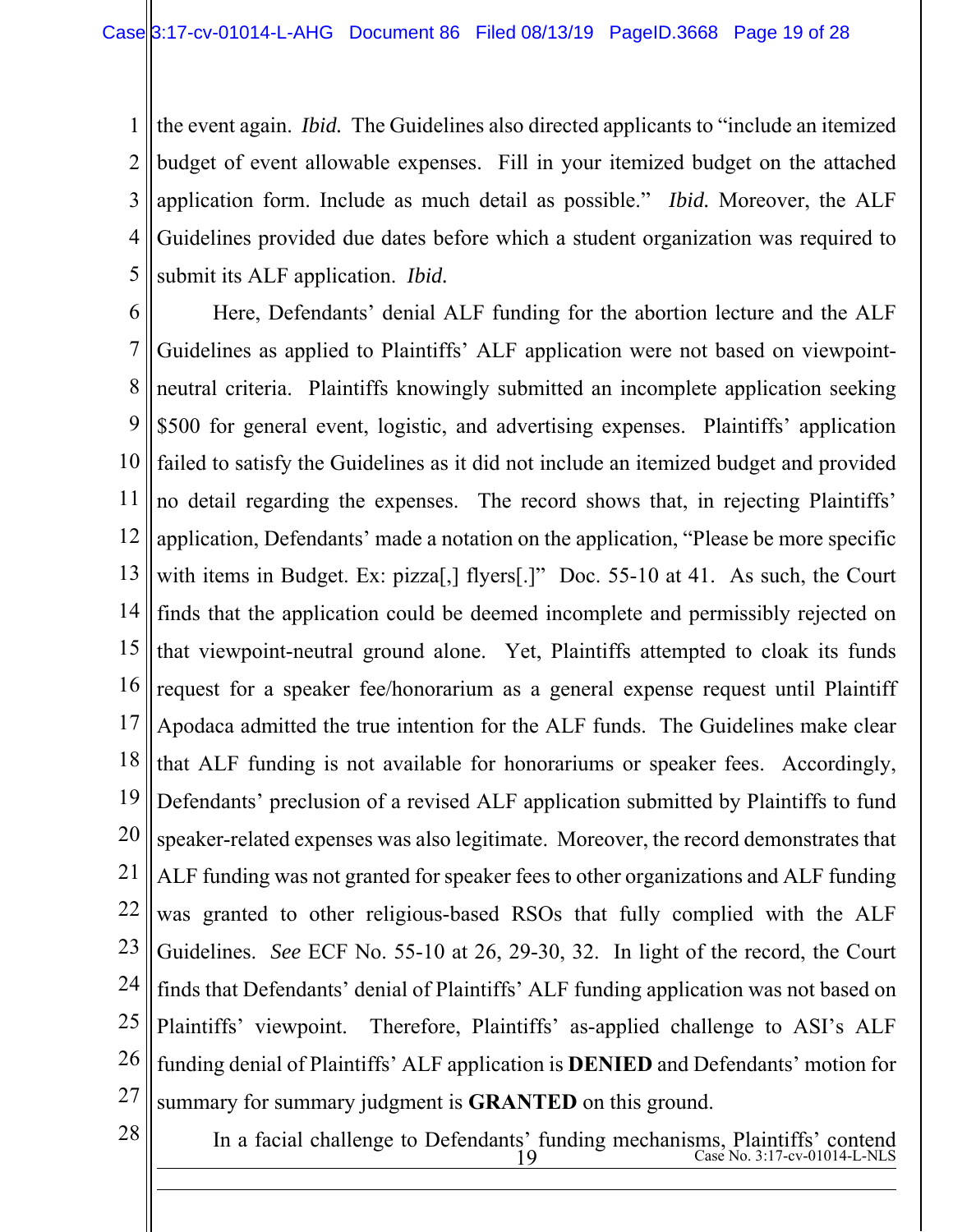1 2 3 4 5 6 7 8 9 10 11 12 13 their First Amendment rights right were violated by Defendants' exercise of unbridled discretion to discriminate against Plaintiffs' in a speech forum. With respect to Plaintiffs' facial challenge, Defendants maintains ASI administers its ALF funding process pursuant to viewpoint-neutral criteria. "[T]he success of a facial challenge on the grounds that an ordinance delegates overly broad discretion to the decisionmaker rests [on] . . . whether there is anything in the ordinance preventing him from [exercising his discretion]." *Southworth II*, 307 F.3d at 577-78 (citing *Forsyth Cty. v. Nationalist Movement*, 505 U.S. 123, 133 n. 10 (1992)). The ASI Executive Vice President and professional staff members, who meet five times a semester, determine the allocation of the funds after reviewing all eligible applications. *Ibid.* The ALF application states, "Funding is based on eligibility per the ALF Guidelines and Instructions[]" and "awarded on first come, first served basis." Doc. 58-6 at 6.

14 15 16 17 18 19 20 21 22 23 24 25 26 27 28  $\frac{20}{20}$   $\frac{1}{20}$   $\frac{1}{20}$   $\frac{1}{20}$   $\frac{1}{20}$   $\frac{1}{20}$   $\frac{1}{20}$   $\frac{1}{20}$   $\frac{1}{20}$   $\frac{1}{20}$   $\frac{1}{20}$   $\frac{1}{20}$   $\frac{1}{20}$   $\frac{1}{20}$   $\frac{1}{20}$   $\frac{1}{20}$   $\frac{1}{20}$   $\frac{1}{20}$   $\frac{1}{20}$   $\frac{1}{20}$   $\overline{a}$ The Court disagrees with Defendants that the ALF funding process disburses the mandatory ASI fee based on viewpoint-neutral criteria. Like *Southworth II*, ASI's ALF Application and Guidelines dictate "specific, narrowly drawn and clear criteria" to regulate the ASI Executive Vice President's and professional staff members' funding allocation decisions. However, the Court finds the criteria above mainly strike at the applicant's burden in applying and the logistics of the ALF funding application process, but the criteria fail to provide "reasonable and definite standard[s], guiding the hand of the [ ] [ ] administrator." *Forsyth*, 505 U.S. at 132. Although the ALF Guidelines set forth deadlines by which the ALF applications must be submitted by RSOs and a policy to distribute ALF funding on a first come, first served basis, which the Court find are viewpoint neutral, the Guidelines do not contain any express policy prohibiting viewpoint discrimination and/or a required conformity with *Southworth*. While the Court recognizes that most ALF Guidelines' prohibitions apply evenhandedly to all CSUSM RSOs eligible for ALF funding regardless of viewpoint or content, nothing in the guidelines "prevent[] the official[s] from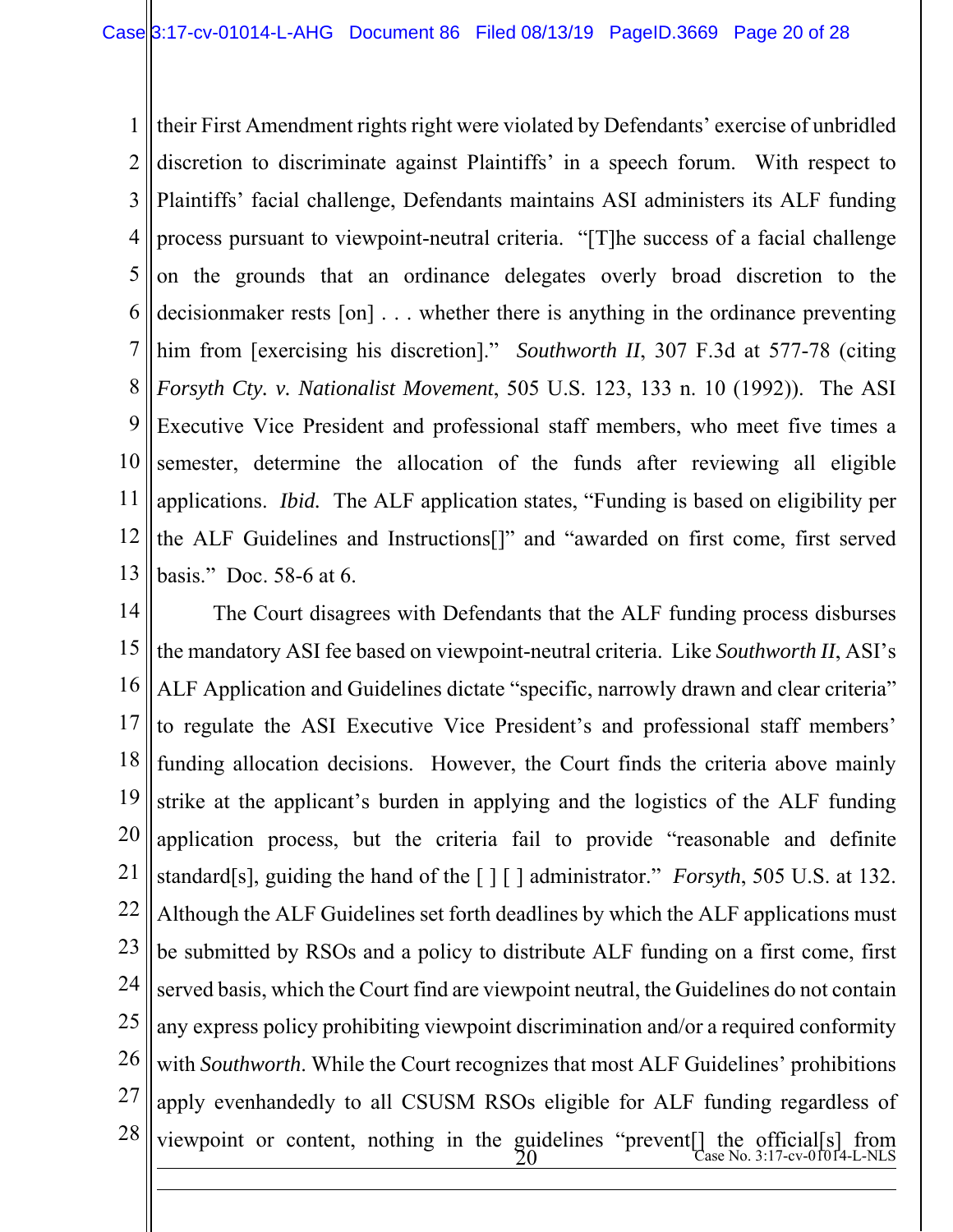1 2 3 4 5 6 7 8 9 10 11 12 13 14 15 16 17 18 19 20 21 22 23 24 25 26 27 28  $\frac{21}{21}$  Case No. 3:17-cv-01014-L-NLS  $\overline{a}$ encouraging some views and discouraging others through arbitrary [grants of funding]." *Id.* at 133. For example, the Guidelines mandate that applicant RSOs describe its program, including the event's purpose, benefit to students, whether the organization held the event before, and, if so, the need to hold the event again. The Court finds that this requirement is an impermissibly viewpoint-based criterion without standards dictating viewpoint-neutral considerations for this information. The consideration of these factors is unconstitutional as the factors naturally relate to the content of the speech and have the effect of excluding unpopular viewpoints. The "purpose" and "student benefit" inquiries allow officials the discretion to pass judgment on the content, merit, and potential impact of a program. Programs benefitting a larger number may wind up receiving more favorable consideration than programs effecting a smaller population of students in violation of the First Amendment as "minority views are [to be] treated with the same respect as [] majority views[.]" *Southworth II*, 307 F.3d at 594-95 (citing *Southworth*, 529 U.S. at 235). Similarly, consideration of a program's history and need to return to campus is improper under the First Amendment as a governing entity "may not discriminate . . . in favor of [or against] established parties[.]" *Southworth II*, 307 F.3d at 594 (modified). The Court finds that these aspects of the ALF funding process provide the decision-making officials unbridled discretion to promote or suppress certain viewpoints through the allocation of ALF funds. To that end, CSUSM, at its election, can modify to, but is not limited to, implement viewpoint-neutral regulations to guide the consideration of such information, eliminate this directive for the Guidelines, make explicit to grant all ALF applications that meet the valid-remaining criteria as a matter of course, or any other constitutional valid remedy. To the extent the Guidelines are unrelated to a program's content or otherwise facially valid, this order should have no effect. However, the ALF Fund cannot use the mandatory fees of objecting students until specific and detailed standards guiding decision making is adopted. For the foregoing reasons, Plaintiffs' facial challenge to ASI's ALF funding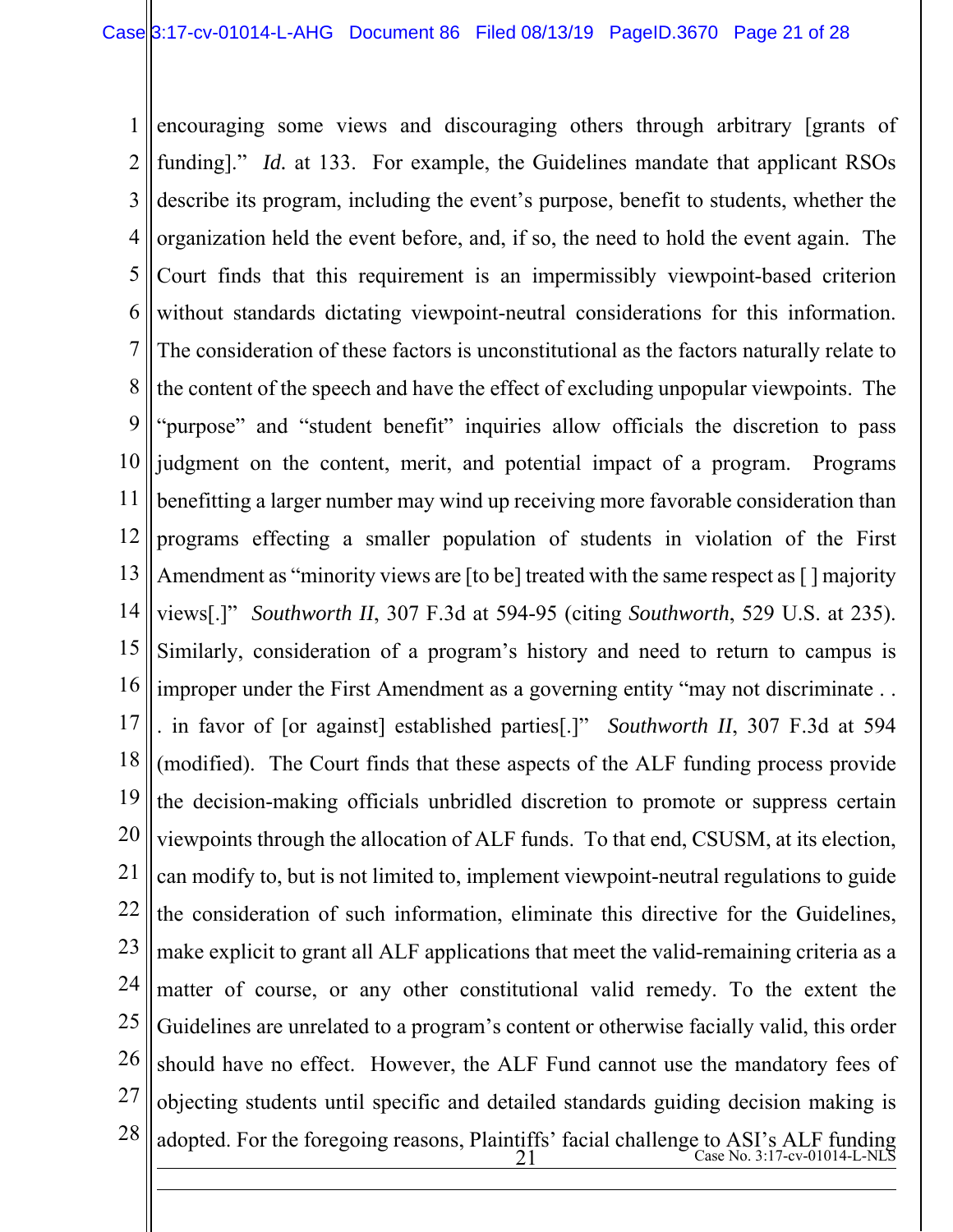1 2 3 process is **GRANTED IN PART** and **DENIED IN PART** and Defendants' motion for summary for summary judgment is **GRANTED IN PART** and **DENIED IN PART** on this ground.

4

 $\overline{a}$ 

### **2. ASI's Board of Director's Cosponsorship Funding**

5 6 7 8 9 10 Plaintiffs also contend Defendants' distribution of the mandatory ASI fee is viewpoint discriminatory because Defendant ASI's Board of Directors has unbridled discretion. "A standardless discretion [ ] makes it difficult to detect, and protect the public form, unconstitutional viewpoint discrimination by the [sponsoring] official." *Kaahumanu v. Hawaii*, 682 F.3d 789, 807 (9th Cir. 2012) (citing *City of Lakewood*, 486 U.S. at 759).

11 12 13 14 15 16 17 18 19 20 21 22 It is undisputed that Defendant ASI's Board of Directors has its own budget to host their own programs through its budget and through cosponsorship. Docs. 58-5 at 289; 58-7 at109-111. Also, it is evident after review of Defendant ASI's Bylaws that there is no explicit provision to facilitate how Defendant ASI should distribute its funds in a viewpoint neutral manner. *See* Doc. 58-4 at 2-18. This is exactly the type of unbridled discretion the *Forsyth* court cautioned us against; a scenario where there are no articulated standards in ASI's Bylaws or its established practice, the ASI's Board of Directors is not required to rely on any objective factors, and it need not provide any explanation for its decision. As such, the Court finds that Defendant ASI's Bylaws confer upon Defendant ASI's Board of Directors virtually unbridled discretion to allocate CSUSM students' mandatory ASI fee in violation of the First Amendment.

23 24 25 26 27 28 Defendants respond that ASI Board of Director's distribution of the mandatory ASI fee is government speech. This Court is not persuaded by Defendants' assertion. Government speech comes into play when the challenged speech was (1) financed by tuition dollars and (2) the University and its officials were responsible for its content. *Southworth*, 529 U.S. at 229. As the *Southworth* court stated, "That is not the case before us." *Ibid.*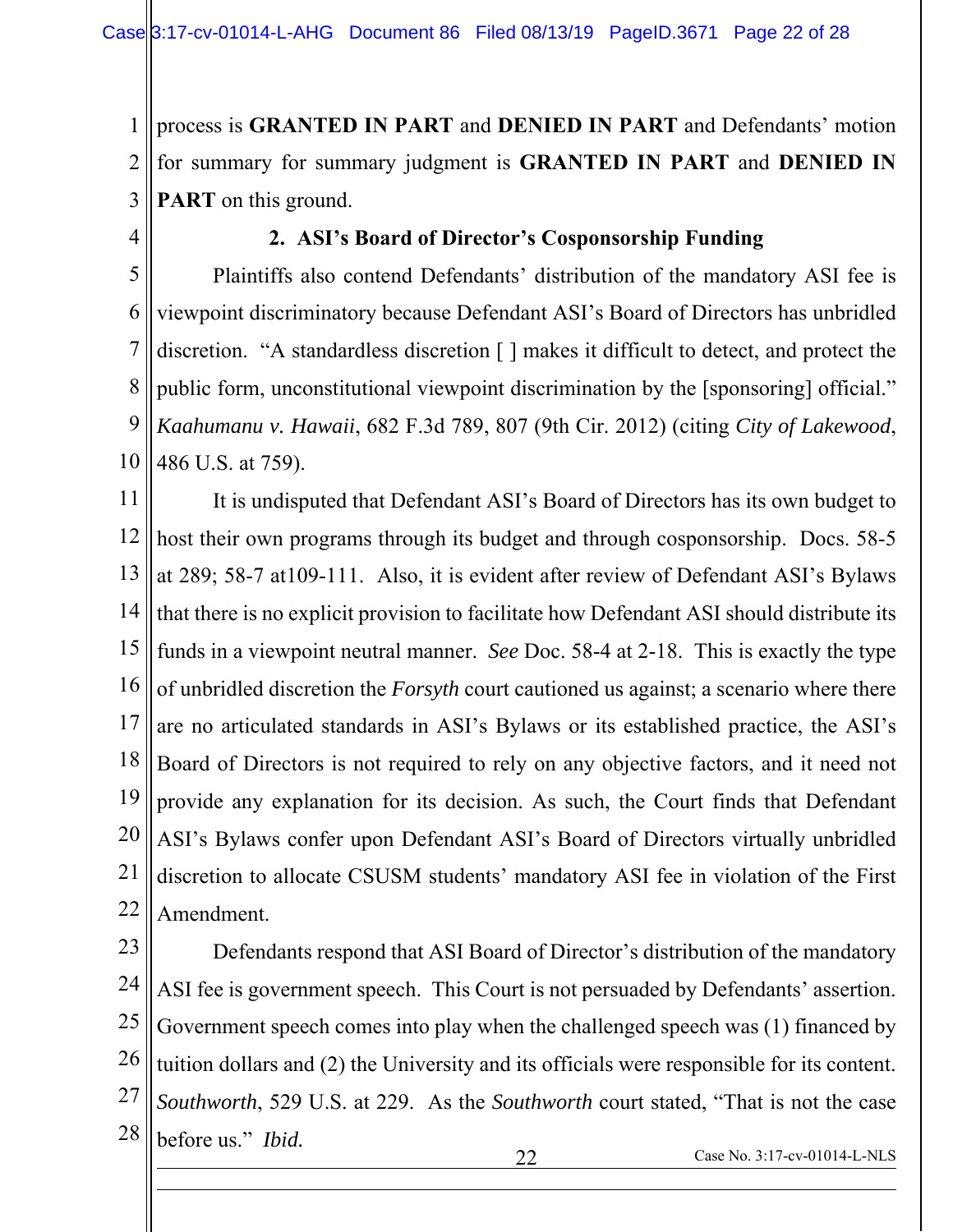The Preamble of Defendant ASI's Bylaws reads, in part,

"We, *the students of [CSUSM]*, in order to provide: . . . (4) fiscal means and the management procedures that allow the campus to carry on activities providing those instructional and service aids *not normally furnished by the state budget* . . .as a campus auxiliary organization . . .exercise all right and powers . . . to improve the quality of student life[.]"

6 7 8  $\overline{Q}$ 10 11 12 13 14 15 16 17 18 19 20 21 22 Doc. 58-4 at 5. As follows, it is undisputed that Defendant ASI's sole source of funding is the mandatory ASI fee and any accrued interest. For that reason alone, the challenged speech here (ASI's use of the mandatory ASI fee) is outside the realm of government speech. Moreover, like the university in *Southworth*, CSUSM's "whole justification for fostering the [ASI and its ability to cosponsor RSO activities] is that it springs from the initiative of the students, who alone give it purpose and content in the course of their extracurricular endeavors." *Southworth*, 529 U.S. at 229. The Court is troubled that the ASI Bylaws in fact permit the ASI Board of Directors to hold closed sessions to consider ASI matters, without a prohibition that all funding considerations must be considered in a open session or include some type of recordation. No mandate exists to ensure the ASI Board of Directors consider and/or fund cosponsorship requests in a viewpoint-neutral manner. Therefore, Plaintiffs' facial challenge to ASI's Board of Director's cosponsorship funding process is **GRANTED** and Defendants' motion for summary for summary judgment is **DENIED** on this ground. Accordingly, the ASI Board cannot use the mandatory fees of objecting students for cosponsorshisp until specific and detailed standards guiding Defendant ASI's Board of Directors' discretion.

23

1

2

3

4

5

#### **3. The Centers' Funding**

24 25 26 27 28 23 Case No. 3:17-cv-01014-L-NLS  $\overline{a}$ Plaintiffs also contend the Centers exercise unbridled discretion to favor specific viewpoints in violation of Plaintiffs' First Amendment rights. The undisputed evidence reveals that the Centers have neither a formal funding request form nor a written policy governing whether a community center will grant an RSO's request. Docs. 58-5 at 52; 58-7 at 113. The evidence also reveals that cosponsorship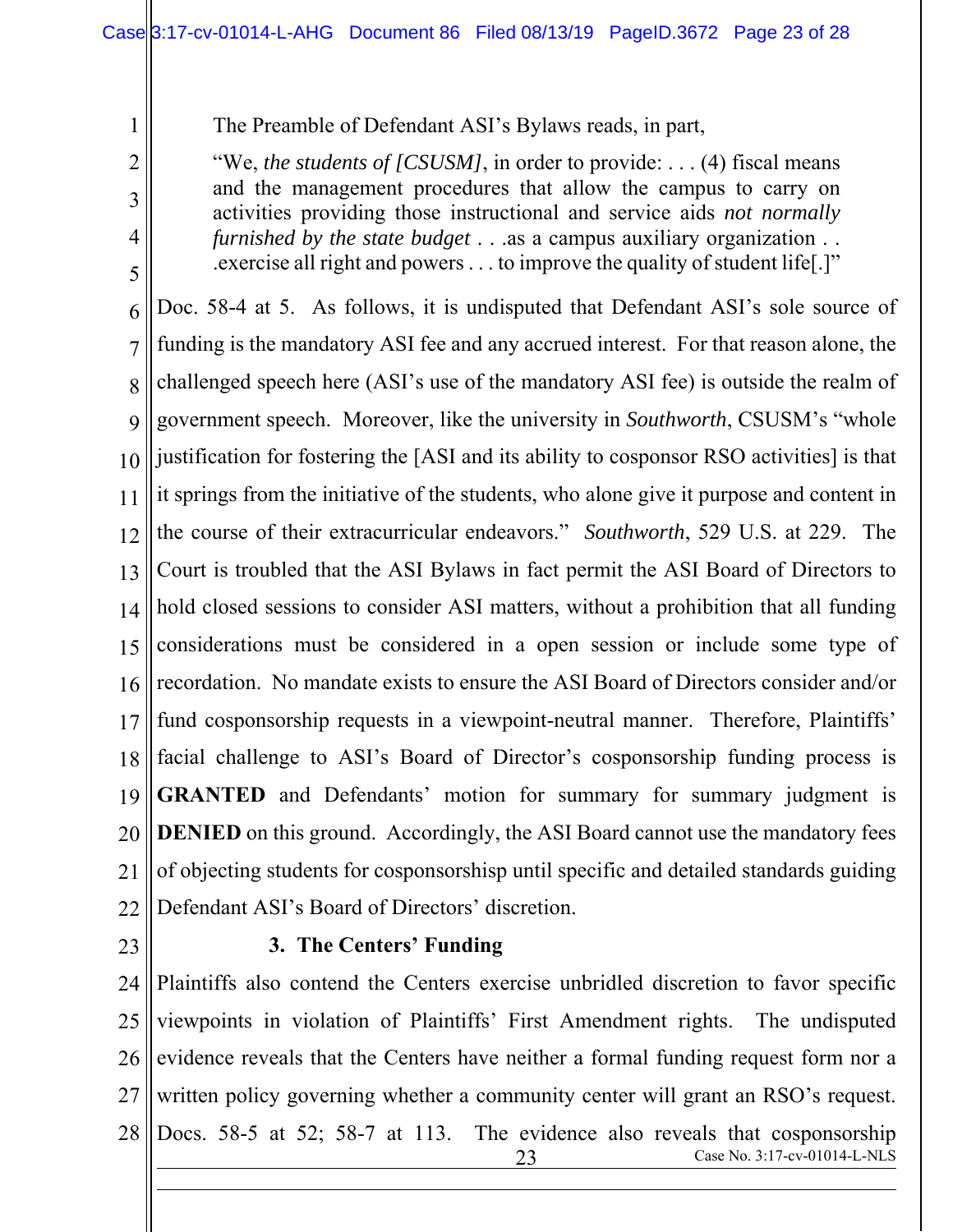1 2 3 4 5 6 7 8 9 10 11 12 13 14 15 16 17 18 19 20 21 22 23 consideration is made on a case-by-case basis by the Centers' director and assistant director based on their assessment of whether the proposed content serves the Centers' learning objectives. Doc. 58-7 at 115, 127, 364. However, neither Centers' governing codes express what those learning objectives are. Doc. 58-7 at 323-28. The Court finds that this is unconstitutionally unbridled discretion and exactly the kind of behavior the First Amendment is in place to prevent. For example, Plaintiffs contacted GEC to request a cosponsorhsip of the abortion lecture on February 24, 2017. Doc. 58-8 at 42. Upon receipt Plaintiffs' request, Abrahán Monzón emailed Robert Aiello-Hauser, Director of Student Engagement & Inclusion for ASI at CSUSM, about how to compile an appropriate response. After a closed-door meeting concerning Plaintiffs' request, Monzón eventually responded to Plaintiffs' denying the funding request for budgetary reasons. Now, the Court is precluded for verifying the veracity of the denial reasoning because this meeting was neither recorded audibly nor in writing. These "back room deliberations" are exactly type of considerations the First Amendment is designed to prevent. Nothing prevents these officials from encouraging some views while suppressing others through cosponsorship funding. Thus, the unbridled discretion the Centers have in cosponsorship funding violates Plaintiffs' First Amendment rights against compelled speech. Therefore, Plaintiffs' facial challenge to the Centers' cosponsorship funding process is **GRANTED** and Defendants' motion for summary for summary judgment is **DENIED** on this ground. Consequently, until narrowly drawn, reasonable, and definite standards are adopted, the Centers cannot use the mandatory ASI fee of objecting students for cosponsorships.

24 25 26 Accordingly, until narrowly drawn, reasonable, and definite standards are adopted by Defendant ASI and its ASI committees responsible for student activity funding through the ASI fee, ASI RSO-funding entities cannot use the mandatory fees

- 27
- 28

 $\overline{a}$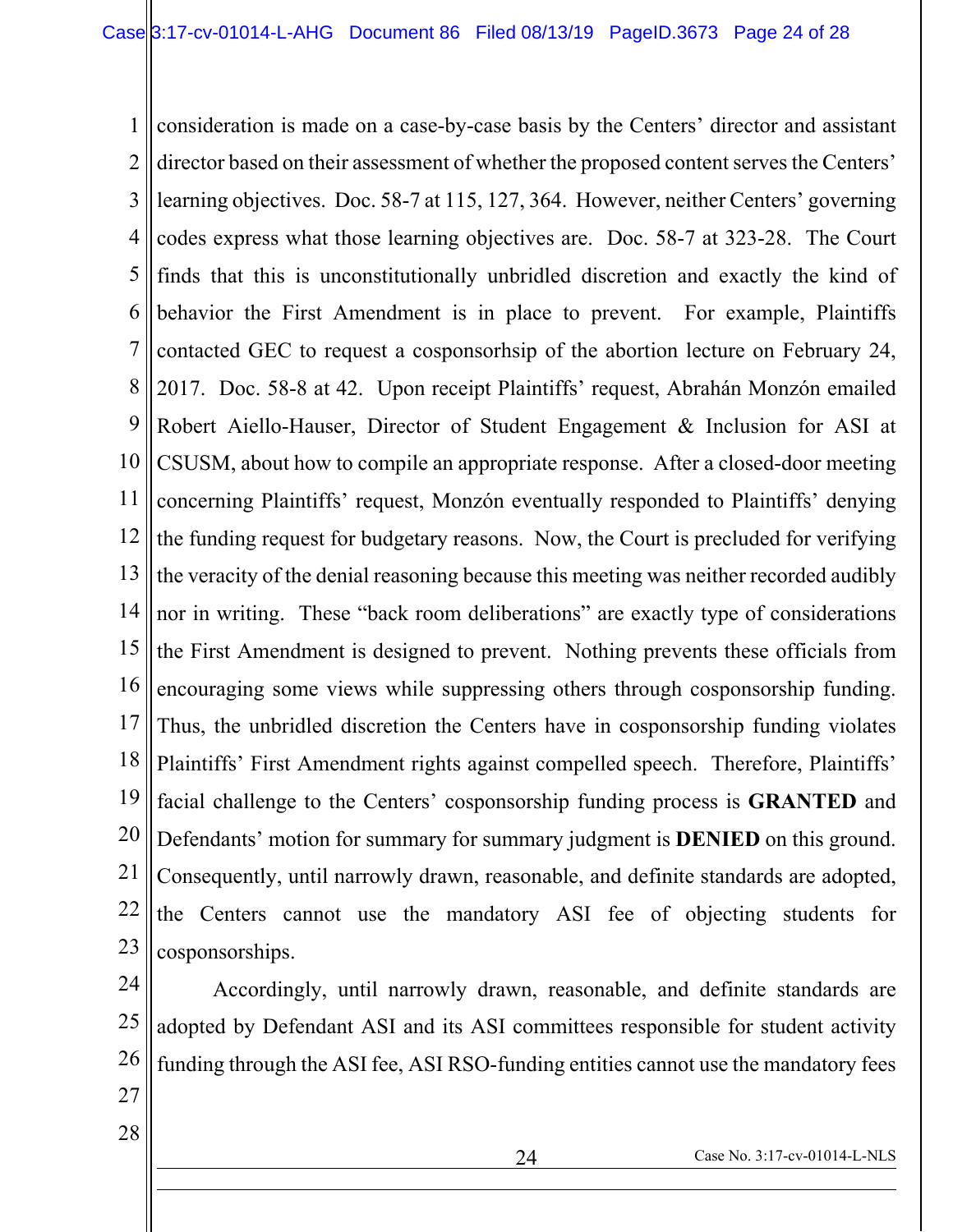1 of objecting students.6

2 3

# **C. Whether CSUSM's emphasis on the Centers violates the Fourteenth Amendment Equal Protection Clause.**

4 5 6 7 8 9 10 11 12 13 14 Under the Equal Protection Clause of the Fourteenth Amendment, "all persons similarly situated should be treated alike." *City of Cleburne v. Cleburne Living Ctr.*, 473 U.S. 432 439 (1985). Collectively, the equal protection progeny instructs: When a barrier "makes it more difficult for members of one group to obtain a benefit than it is for members of another group, a member of the former group seeking to challenge the barrier need not allege that he would have obtained the benefit but for the barrier in order to establish standing." *Northeastern Fla. Chapter of Associated Gen. Contractors of America v. City of Jacksonville, Fla.*, 508 U.S. 656, 666 (1993). "Parties allegedly treated differently in violation of the Equal Protection Clause are similarly situated when they are arguably indistinguishable." *Erickson v. Cty. of Nevada ex rel. Bd. of Supervisors*, 607 Fed.Appx. 711 (2015).

15 16 17 18 19 20 21 22 23 Here, Plaintiffs and the Centers are not arguably indistinguishable. The Court finds that undisputed record reveals distinctions between their distinct missions, purposes, and derivations. For example, ASI's Vision Statement states, "ASI strives to provide representation, to offer an inclusive environment, and to promote campus pride for *all* students." Doc. 58-5 at 6. ASI fulfills its vision by employing each element of its Core Values: "Advocacy, Solidarity, and Integrity." *Id.* at 7. Additionally, The Centers were specifically contemplated in the ASI Bylaws to fulfill ASI's Mission, Values and Bylaws. *Id.* at 13. Meanwhile, Plaintiff SFL's Purpose is "to engage, equip and empower our fellow classmates to make the best decision when

24

 $\overline{a}$ 

<sup>25</sup> 26 27 28 25 Case No. 3:17-cv-01014-L-NLS  $\overline{a}$ <sup>6</sup> The Court notes that a Memorandum of Agreement became effective July 1, 2018, which calls for a gradual three-year defunding of the Centers through the ASI fee. The Centers' funding will come from the general tuition budget, and the Centers' director and assistant director will become employees of CSUSM, not ASI. Docs. 58- 5 at 31; 58-7 at 264.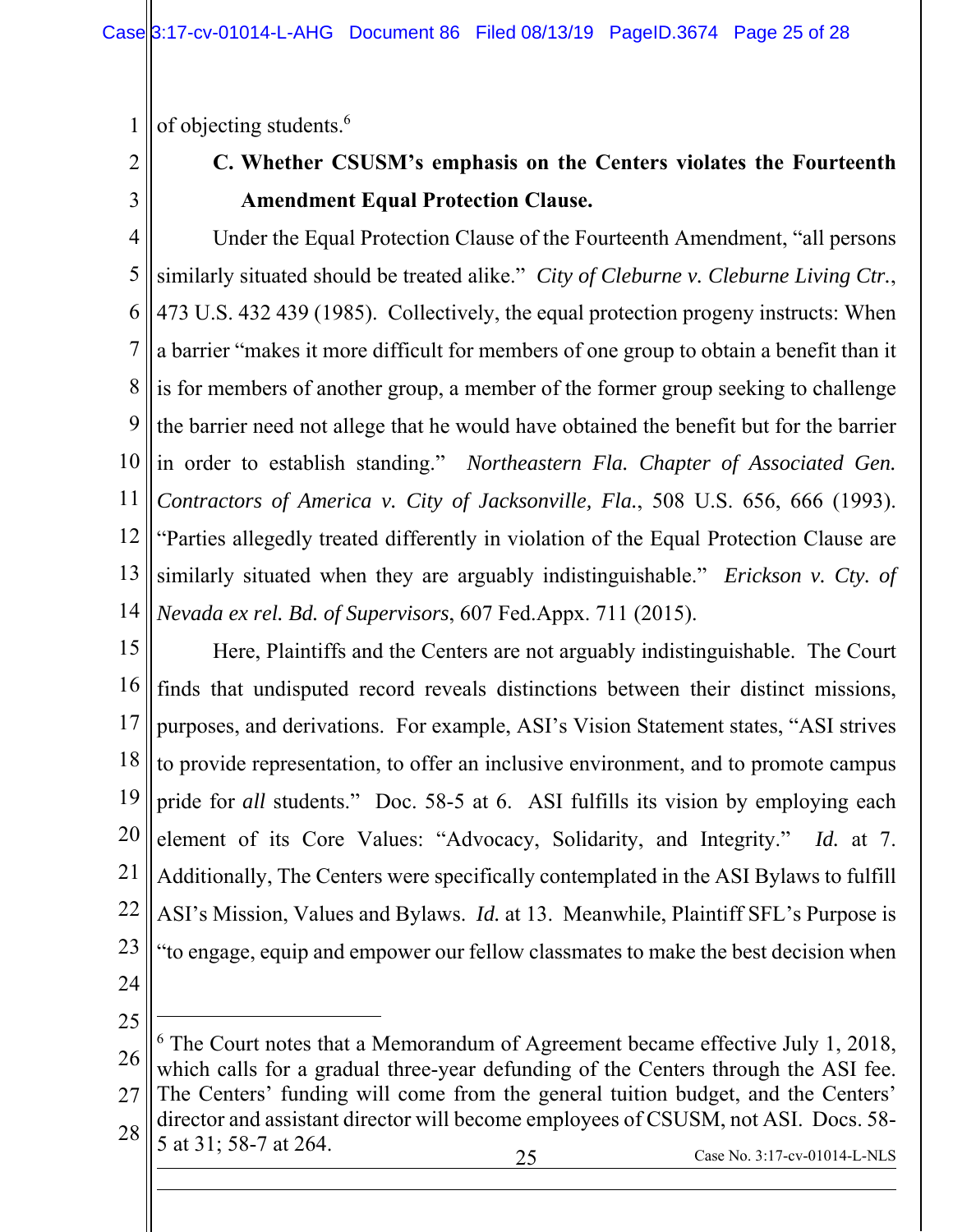1 2 3 4 5 6 7 8 9 faced with an unexpected pregnancy." Doc. 58-4 at 378. Plaintiff SFL fulfills its Purpose by "engaging in events that share knowledge and education about abortion and its effects on women and men." *Ibid.* Defendants point out several other contrasting aspects these campus organizations, from the size and staff to oversight. Doc. 55-1 at 34. The Court finds that these distinctions demonstrate that Plaintiff SFL and the Centers are not similarly situated as envisioned in the Equal Protection cases. Therefore, Plaintiffs' Equal Protection Clause claim fails. Accordingly, Plaintiffs' motion for summary judgment is **DENIED** and Defendants' motion for summary for summary judgment is **GRANTED** on this ground.

10

#### **D. Whether Qualified Immunity applies to the Individual Defendants.**

11 12 13 14 15 16 17 18 19 20 21 22 23 24 25 The threshold question a court considers when determining qualified immunity is, taken in the light most favorable to the party asserting injury, whether the challenged conduct by the party asserting qualified immunity violated a constitutional right. *Saucier v. Katz*, 533 U.S. 194, 201 (2001). If no constitutional right was infringed upon, then no further inquiry is required. *See e.g.*, *Scott v. Harris*, 550 U.S. 372 (2007). However, if evidence of a constitutional right violation is found, the court then "ask[s] whether the right was clearly established" such that "it would be clear to a reasonable officer that [his or her] conduct was unlawful in the situation he confronted." *Saucier*, 533 U.S. at 201-202. "[E]xisiting precedent must have placed the statutory or constitutional question beyond debate." *Ashcroft v. al-Kidd*, 563 U.S. 731, 741 (2011). "The dispositive question is whether the violative nature of the *particular* conduct is clearly established." *Mullenix v. Luna*, 136 S. Ct. 305, 308 (internal quotation marks and citation omitted) (emphasis in original). The burden is on the plaintiff to show the challenged conduct violated a clearly established federal right. *Davis v. Scherer*, 468 U.S. 183, 197 (1984).

26 27 28  $26$   $\text{Case No. } 3:17\text{-}\text{cv-01014-L-NLS}$  $\overline{a}$ As explained above, the Court finds that the evidence demonstrated that Plaintiffs' First Amendment right against compelled speech was violated by Defendants' unbridled discretion to disburse the ASI fee in support of viewpoints to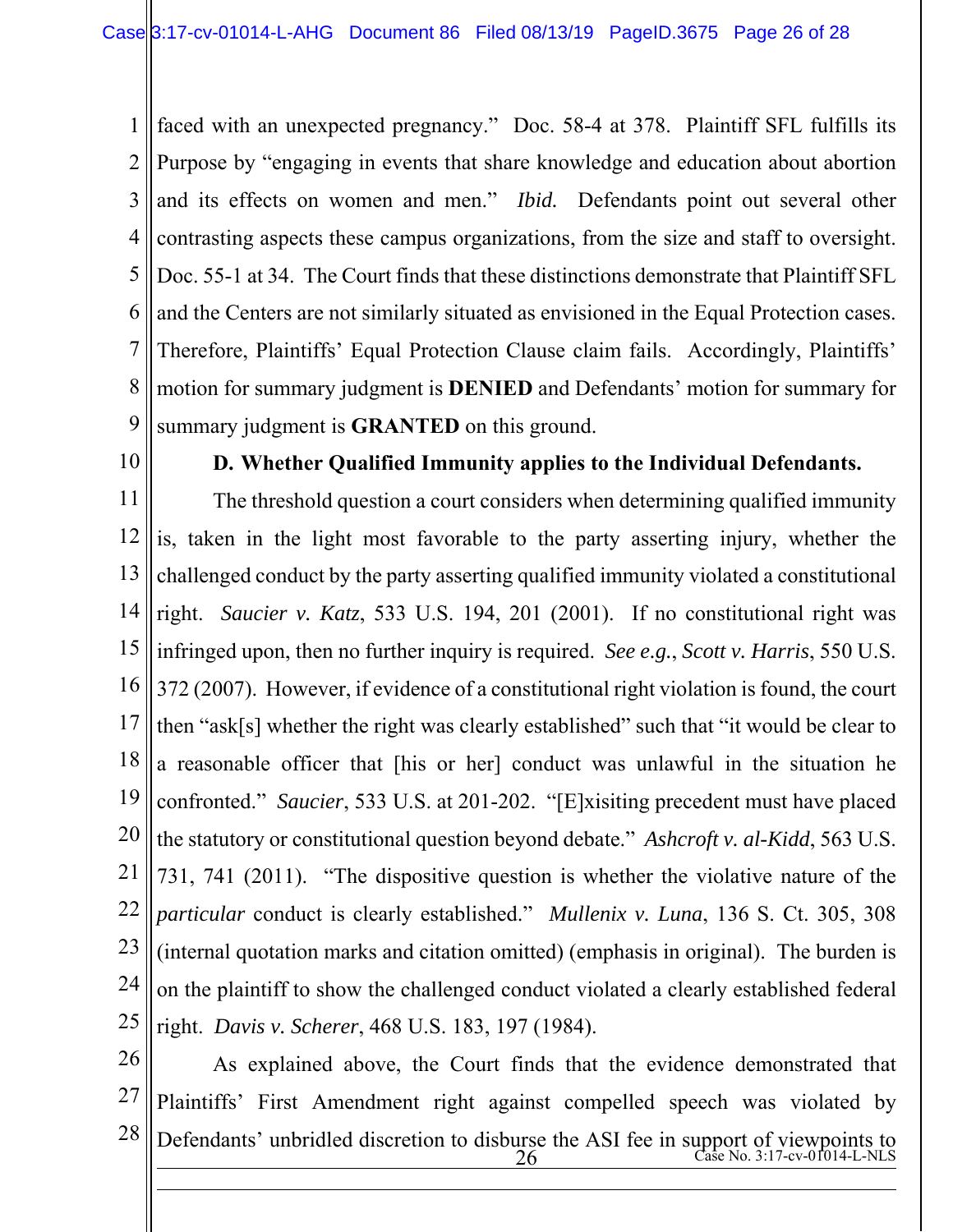1 2 which Plaintiffs object without having narrowly drawn, reasonable, and definite standards.

3 4 5 6 7 8 9 10 11 12 13 14 15 16 17 18 19 20 21 22 23 24 25 26 27 28  $27$  Case No. 3:17-cv-01014-L-NLS  $\overline{a}$ Plaintiffs assert that the law mandating that universities allocate mandatory student fees in a viewpoint-neutral manner has been clearly established for almost two decades. Defendants contend individual Defendants Chancellor White and President Hayes are entitled to qualified immunity because they acted lawfully at the time or with at least a reasonable belief that their conduct was lawful. This Court agrees with Plaintiffs as Defendants do not touch on the relevant standard guiding the Court's determination. On March 22, 2000. the *Southworth* Court set out the viewpoint neutral standard in a case challenging conduct identical to the challenged conduct here. *See Southworth*, 529 U.S. at 233-34. Although not binding, on October 2, 2002, the Seventh Circuit clarified that a university's absence of criteria governing the use of mandatory student fees gave the decision-making official unbridled discretion to awards funds based on viewpoint; thus, the conduct violates the viewpoint neutrality principle and the objecting students First Amendment rights. *See Southworth II*, 307 F.3d at 592. On June 6, 2012, the Ninth Circuit adopted the *Southworth II* unbridled discretion standard. *See Kaahumanu*, 682 F.3d at 806. Defendant Haynes began her career as a university president in 1995 and became the president at CSUSM in February 2004. Due to the development and state of the law in this area when President Haynes joined CSUSM, the Court expects that she should have been aware the violative nature of the ASI fee funding mechanisms, especially since she is tasked to supervise the ASI under the ASI bylaws. *See* Doc. 58-4 at 18. Likewise, Chancellor White, having been at CSUSM since 2012, is also on notice due to his position of approving all mandatory student and campus-based fees and tenure that viewpoint neutrality is an operational principle when disbursing mandatory student fees. Doc. 58-7 at 221-23. Thus, qualified immunity does not shield the individual Defendants in this case. Accordingly, Plaintiffs' motion for summary judgment is **DENIED** and Defendants' motion for summary for summary judgment is